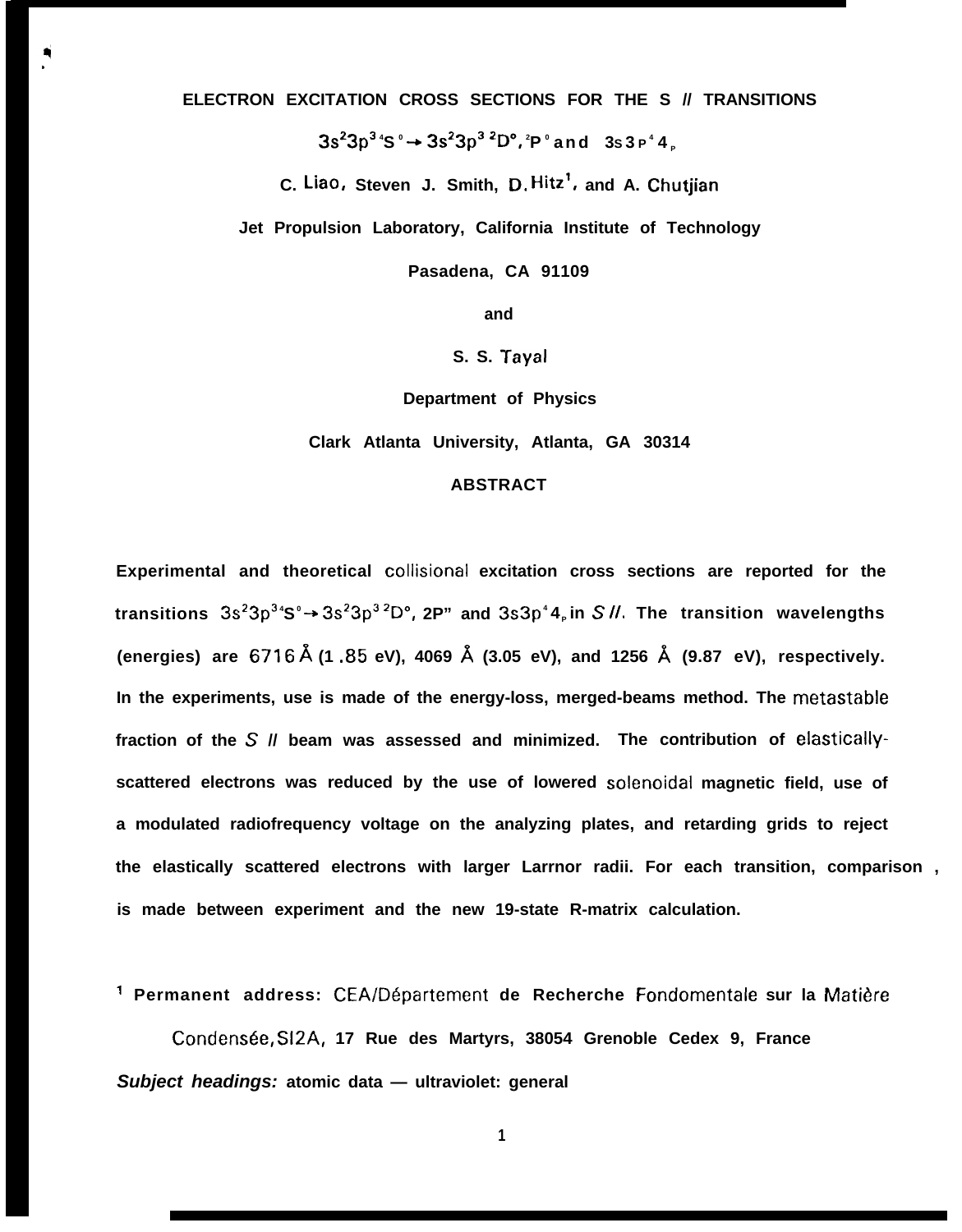#### **1. INTRODUCTION**

**Collisional excitation of singly-ionized sulfur is both an experimentally-challenging problem, and one that has direct relevance to the study of solar (Feldman, Doschek, VanHoosier <sup>J</sup>& Purcell 1976), stellar (Espey e? a/. 1994), and solar-system objects, especially the Io-Jupiter torus (Hall et a/. 1994; Shemansky 1988). In any assessmerlt of the conditions of an astronomical plasma (electron temperature, electron and ion densities), the two important quantities required are the electron collisional rate** coefficient  $C(g \rightarrow i)$  and the spontaneous radiative decay rate  $A(i \rightarrow g)$  between ground **g and excited / levels. The C/g -+ i) are integrals of the collision strength (or excitation** cross section) for the transition, taken over an electron energy distribution function **(usually Maxwellian) (Ramsbottom, Bell, & Stafford 1996). For almost every ion, chargestate, and transition of astrophysical interest, the**  $C(q \rightarrow i)$  **are derived from** *calculated* **collision strengths, with practically no experiments/ measurements to verify or calibrate theory (see, for example, discussions in Lang 1994**

**Reported herein are first measurements of excitation cross sections for the transitions 3s 2 3 p 3 4S <sup>0</sup>-+ 3s<sup>2</sup> 3 p <sup>3</sup>2D", 2P" and 3s3p <sup>4</sup>4 <sup>P</sup>in S //. A partial energy-level diagram is given in Figure 1, This study is part of a larger planned effort to measure collision strengths in a number of charge states of sulfur and oxygen present in the 10 ' torus. The measurements are made using the electron energy-loss, merged-beams method (Zuo e? a/. 1995, Smith et a/. 1996, Dunn et a/. 1995). The measurements are absolute except for a small correction above threshold, made from an accurate theoretical calculation (Manson 1969), of the contribution of elastic scattering from**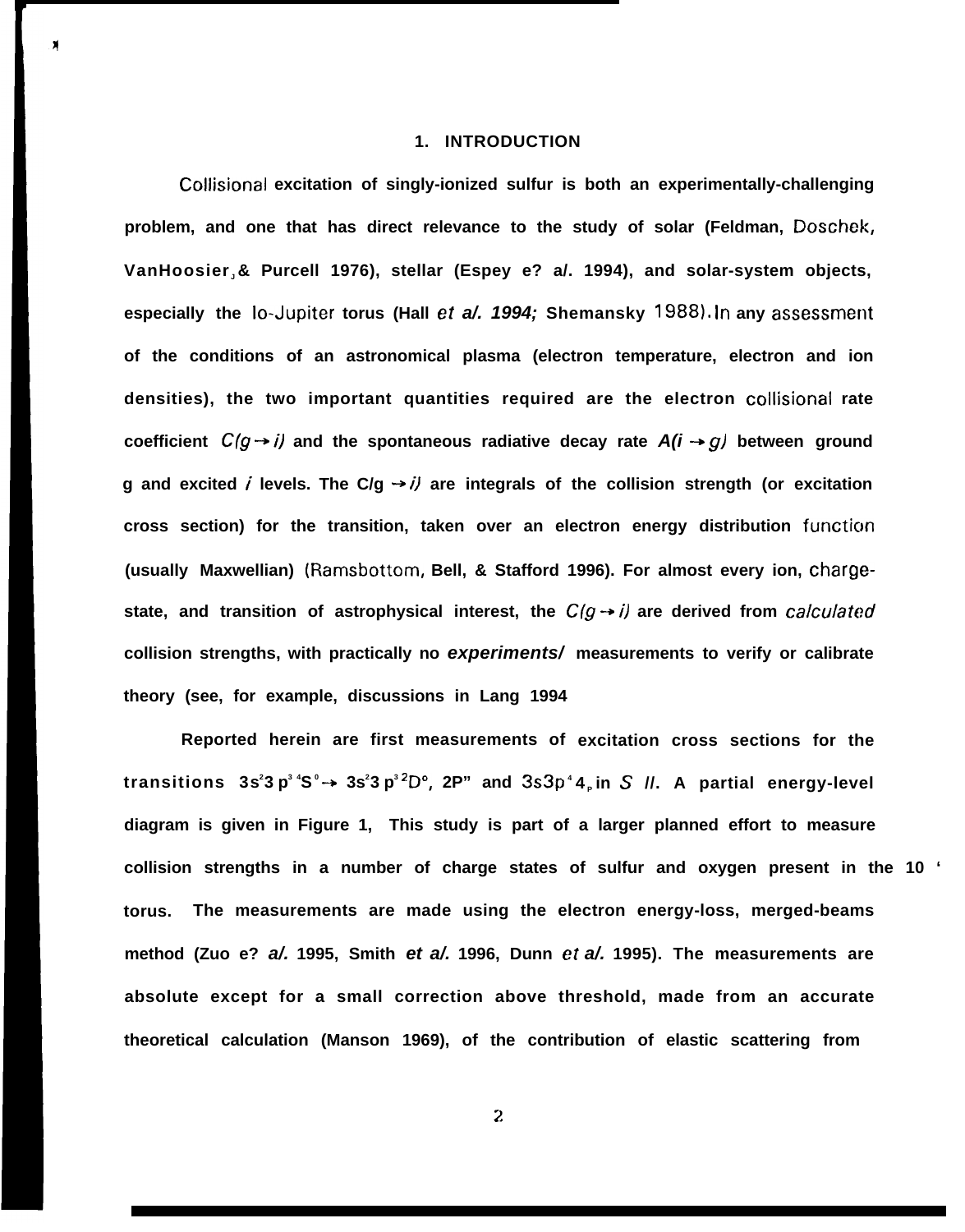**S// to the inelastic scattering. In order to assess theory, also reported herein are results in a new 19-state R-matrix calculation, as well as comparisons with two previous closecoupiing calculations (Cai & Pradhan 1993; T'ayal, Henry, & Nakazaki 1987). A consistency check is also made with the effective collisions strengths C/g -+ i) reported** in a recent 18-state R-matrix calculation by Ramsbottom, Bell, & Stafford (1996).

1

**Experimental details unique to the e-S // measurements are given in § 2. The theoretical R-matrix approach is described in 5 3, and experimental cross sections compared with theory are given in 5 4.**

### **2. EXPERIMEN1"AL METHODS**

**The basic experimental approach used is the same as in previous work on e-C // scattering (Smith e? a/. 1996), and only differences will be noted here. The basic equation relating the experimental parameters to the final excitation cross section u(EJ is given by,**

$$
\sigma(E) = \frac{Re^2 \mathcal{F}}{\epsilon l_l l_g L} \left| \frac{V_{\theta} V_l}{V_{\theta} - V_l} \right| , \qquad (1)
$$

**#**

where  $\vec{R}$  is the total signal rate (s-l), e the electron charge,  $\hat{l}_e$  and  $\hat{l}$  the electron and ion **currents (A), respectively, v. and vi are the electron and ion velocities (cm S-l), respectively, L the merged path length (cm), c the efficiency of the grids-microchannel plate detection system (dimensionless), %the overlap factor between the electron and ion beams**  $(\text{cm}^2)$ , and  $\sigma(E)$  the excitation cross section  $(\text{cm}^2)$ .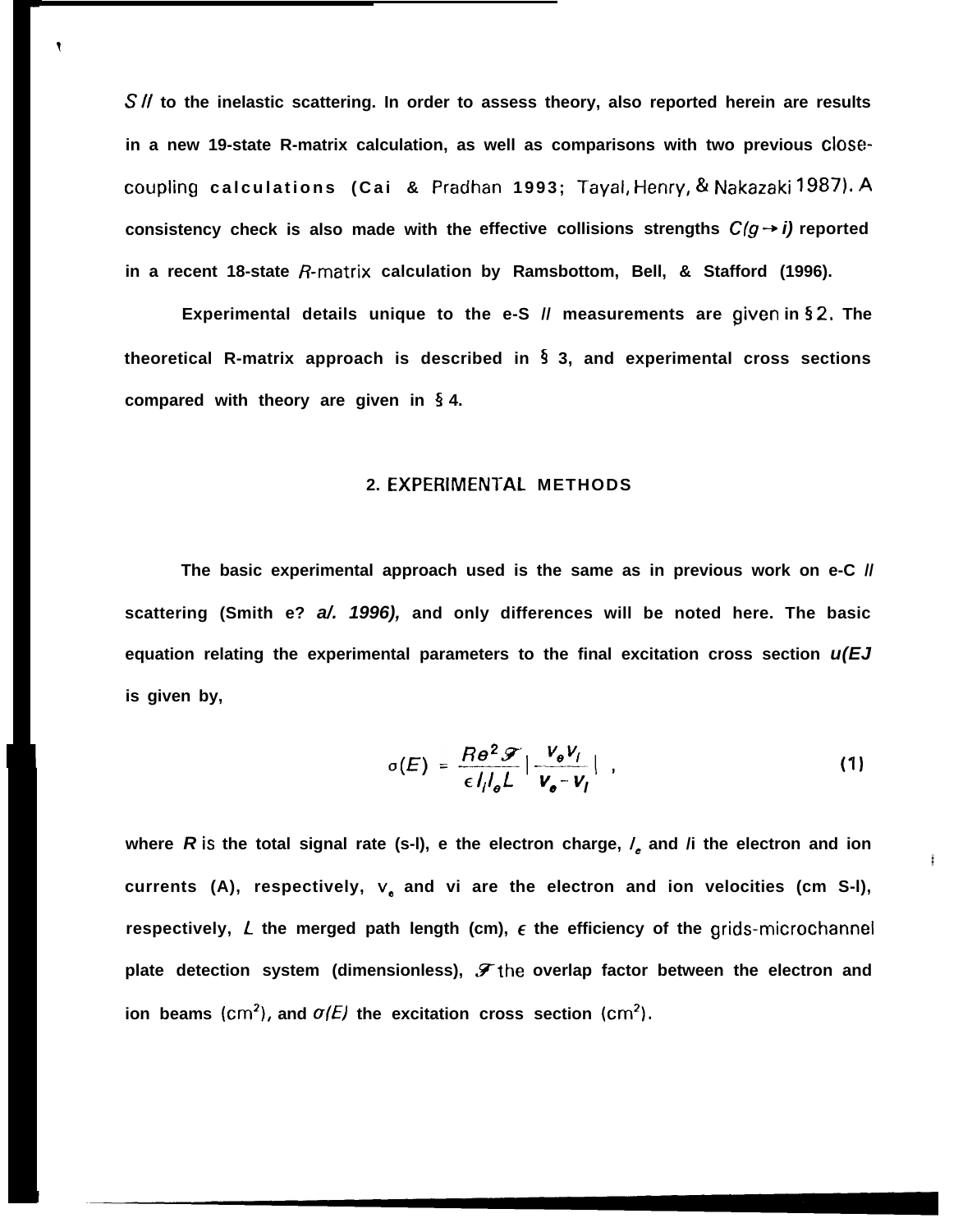### **2.1. Determination of the Metastable Fraction inthe S//Beam**

**Ion sources which generate beams of singly- or multiply-charged ions often produce a non-negligible fraction f of ions in metastable states, These ions are counted in the total ion current /j in equation (1 ), but do not contribute to the energy-loss signal rate R. Hence, the measured cross section is lower than its true value by a factor 1 /(l-f). Possible metastable levels in S// are D<sup>2</sup>0, 2P" which are prevented from optical decay to the <sup>4</sup>S <sup>0</sup>ground state by parity and/or angular-momentum violation. Populaticm in these two levels will depend upon details of ion formation [discharge voltage and current, feed-gas pressure, microwave power in the case of electron-cyclotron resonance (ECR) multiply-charged ion** sources], **in ion transit time to the collision region, or ion storage time prior to study (for ion storage rings).**

**In the present case S// was generated in a Colutron DC-discharge ion source with**  $CS_2$  used as the feed gas. To prevent contamination by any  ${}^{16}O_2$ <sup>+</sup> with  ${}^{32}S$  //, the **isotope <sup>34</sup>S // was resolved by the charge-analyzing magnet, and only this isotope was used in all studies. As in previous work, the metastable S // fraction was measured using the beam-attenuation method (Zuo eta/. 1995, Smith et a/. 1996), Here one relies on the fact that charge exchange from a metastable ionic state will very likely proceed with a significantly different (usually larger) cross section than that for exchange from the ground ionic state. Attenuation of a 6 keV beam of S // was studied as a function of N2 pressure in the extraction beam line. Results are shown in Figure 2 for two cases where the ion source was run at (a) a low anode voltage and low filament current, and (b) a high anode voltage and filament current. One notes in Figure 2 a region of two**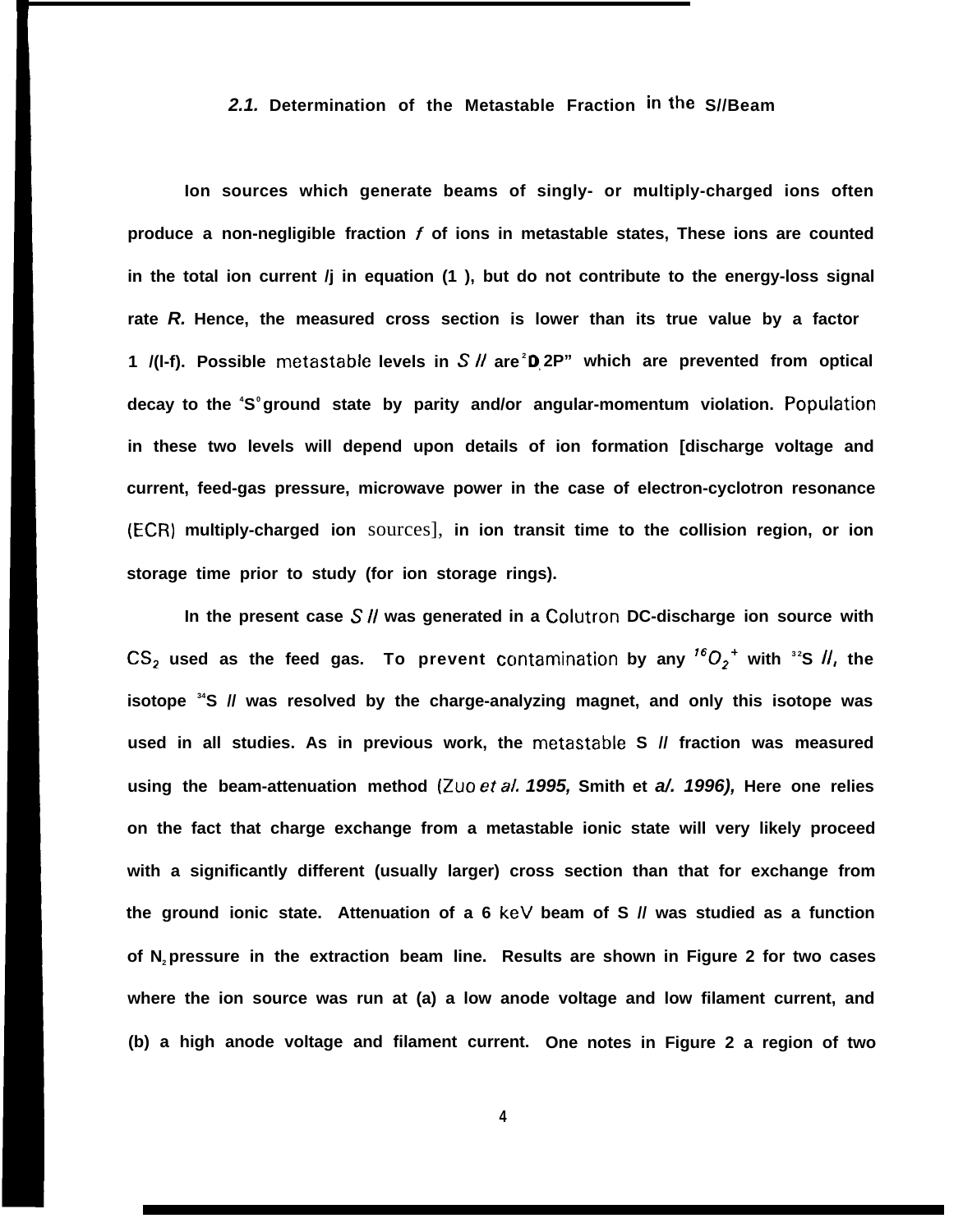slopes, with a break at approximately 1.0 in the relative  $N<sub>2</sub>$  pressure scale. This is **indicative of a metastable state(s) undergoing charge transfer with larger cross section. In case (a) there is no break, indicating the absence of metastable states, and only the ground state is attenuated by charge transfer. In all data reported herein, the ion source was run under case (a) conditions, with a metastable fraction and estimated error of**  $f = 0.00^{+0.02}_{-0.00}$ 

### **2.2 Overlapping Elastic and Energy-Loss Transitions**

**As was noted for C //, use of a trochoidal deflector and retarding grids can still give contributions from elastically-scattered electrons at large scattering angles, and from inelastically-scattered electrons from other nearby transitions. Given the resolution of the trochoidal deflector, and referring to the energy-level diagram in Figure 1, one sees that excitation of the <sup>4</sup>S <sup>0</sup>+ 2P" transition at a center-of-mass (cm,) energy of 4 eV can** contain contribution from the 'S<sup>°</sup> + <sup>2</sup>D" transition, and from large-angle elastically **scattered electrons.**

**Two approaches were employed herein to prevent the large-angle, elasticallyscattered electrons from entering the analyzer plates. The first was to carry out measurements at a lowered magnetic field, and the second was to use a radio-frequency ' (RF) potential across the analyzing plates. When judiciously applied, these methods can prevent nearly all elastically-scattered electrons from contributing to the inelastic signal. The two methods were employed in acquiring the second (later) half of the collected data set. For the first half of the collected data, only the retarding-grids method for**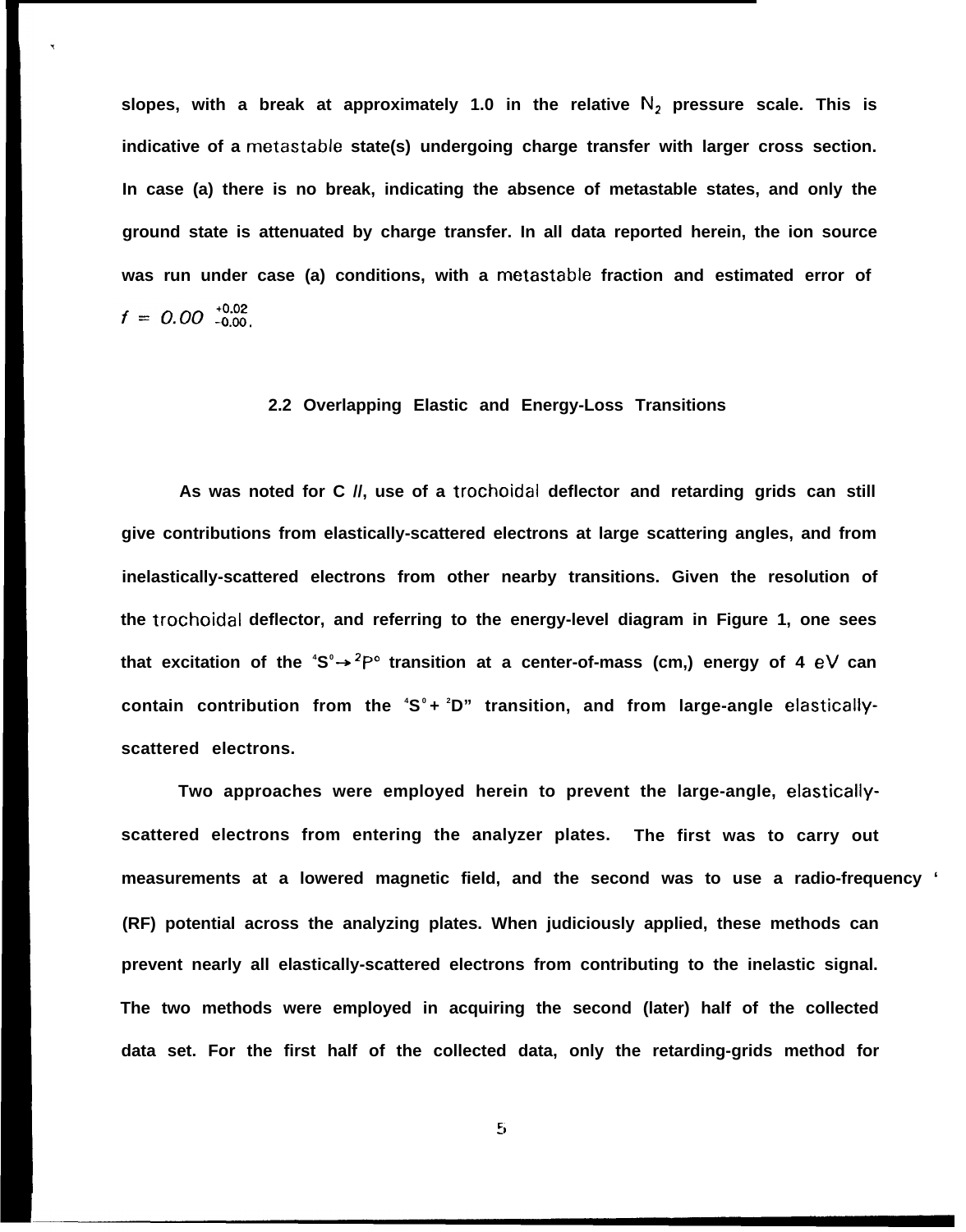**limiting the elastic and inelastic overlaps was used (see Smith et a/.** 1996, **Zuo et td. 1995, Smith et a/. 1993 for C //, O // and Mg //, respectively). Using the grids, the contribution from large-angle elastic scattering will depend on a number of experiment.al parameters: the solenoidal magnetic field, analyzer-plate voltages, laboratory (LAB) -toc.m. angle transformation, chosen potentials on retarding grids, and the selected region of interest (ROI) on the position-sensitive detector (PSD).**

\*

**Electron trajectory calculations using the 3-D SIMION computer code (Dahl 1995) were used to estimate the size of the inelastic contribution from competing channels and to calculate the non-negligible fraction F of elastically-scattered electrons which could strike the PSD under given tuning conditions. The contribution of inelastic-scattering signal from competing channels was found to be negligible in the present case. Only a** small range of laboratory polar ( $\theta$ ) and azimuthal ( $\varphi$ ) elastic scattering actually **contribute to the fraction F, A complete set of trajectories for each impact energy and polar scattering angle was calculated, In our past work, the elastic differential scattering** cross section (DCS) was approximated by using the Rutherford  $e$ -*H II* DCS. However, **the S // elastic DCS was expected to show partial-wave interference structure, which can vary with incident electron energy. Hence in the present work the elastic DCS was calculated at each CM energy, and for each angle 8, by interpolation of the partial-wave components calculated by Manson (1 969) for Si// (Z= 14) and Ar // (Z= 18), Partial s-, P**-, *d*-, and *f*-wave phase shifts as a function of energy for S  $\hat{I}$  (Z= 16) were then interpolated from the calculations for  $Si$  *ll* and  $Ar$  *ll* since there was a smooth progression **between these two. Results are shown in Figure 3 for the range of energies relevant to the present work. Also shown for comparison is the Rutherford (e-if// ) elastic DCS**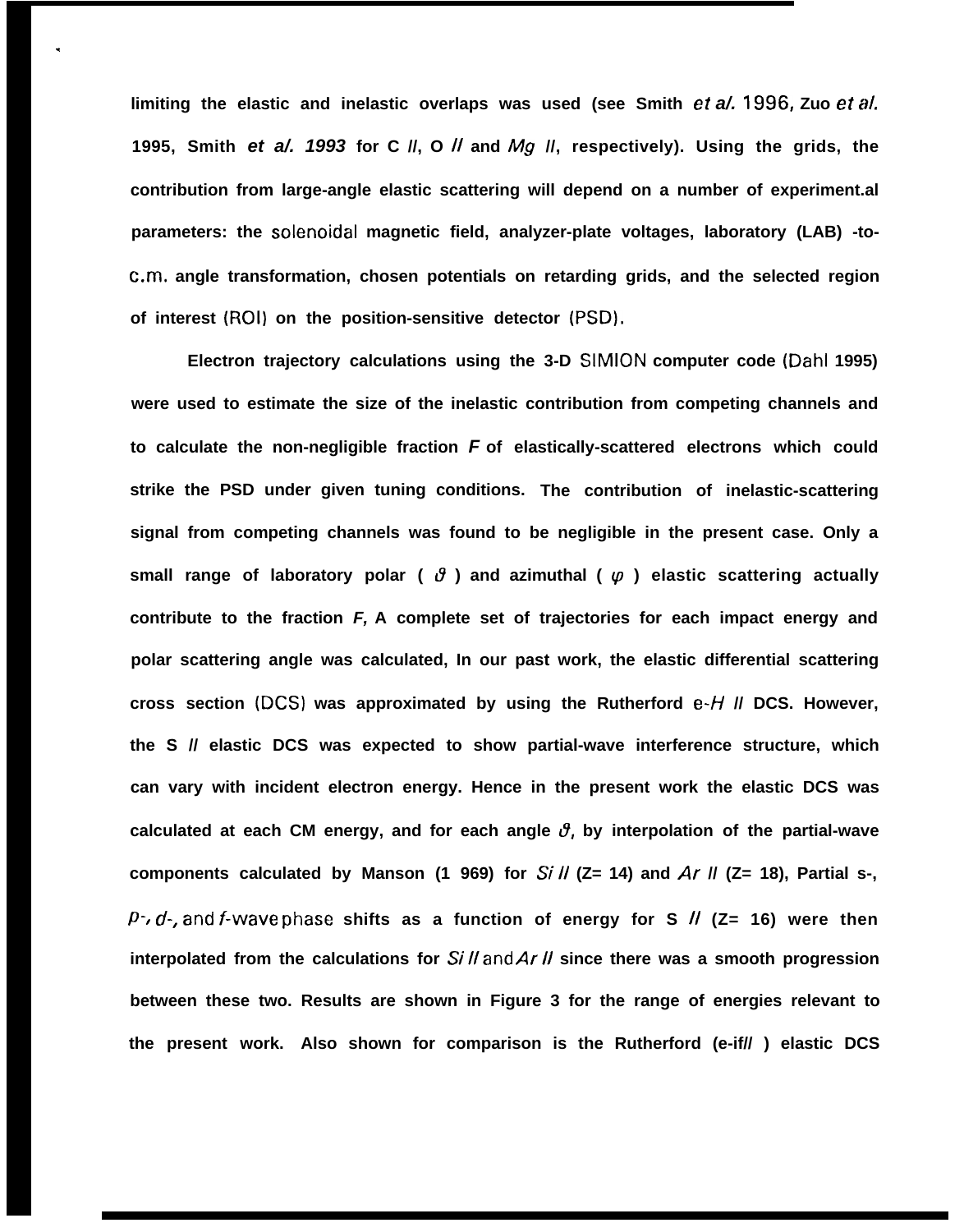**which shows none of the interference phenomena.**

.

For a given impact energy, and at each  $\vartheta$ , the product of the fraction F and the **DCS** at that  $\vartheta$  is calculated, The products are summed over all  $\vartheta$  to give the total elastic **contribution at that energy, This contribution is then used in the base-line subtraction method as described in the previous work. Stated briefly, retarding grids were used to make a "low" (all signal collected) and "high" (only energetic, low-angle elastic scattering collected) electrostatic retard measurements. The net difference signal is the inelastic signal plus a calculated fraction F of the large-angle elastic scattering. The "zero" base line is incremented sequentially so that a running sum of the total counts above and below the baseline are monitored. The baseline selection is halted when the total number counts that lie below the adjusted baseline equals the expected fraction c)f elastic scattering. The inelastic signal is taken as the total number of counts that lie above this newly-adjusted baseline, This method effectively subtracts the fraction F of elastically-scattered electron signal from the total inelastic signal.**

**As pointed out above, two methods were employed in the second half of the data set to limit the acceptance of large-angle, elastically-scattered electrons, In one new method a radio-frequency (RF) potential was applied across the analyzing plates (labeled AP, see Figure 2 of Zuo et a/. 1995). Electrons spiraling about the solenoidal B field will** have their orbital dimensions increased, depending on the match between the RF and the<sup>1</sup> **Larmor frequencies, and the amplitude of the RF potential. Approximately one-fourth of the data was acquired with the RF fields method. Typical operating conditions for a 50 gauss solenoidal field were RF frequency of 139.8 MHz and peak voltage of 15 V. This voltage was impressed on the normal DC deflection voltage of the trochoidal analyzing**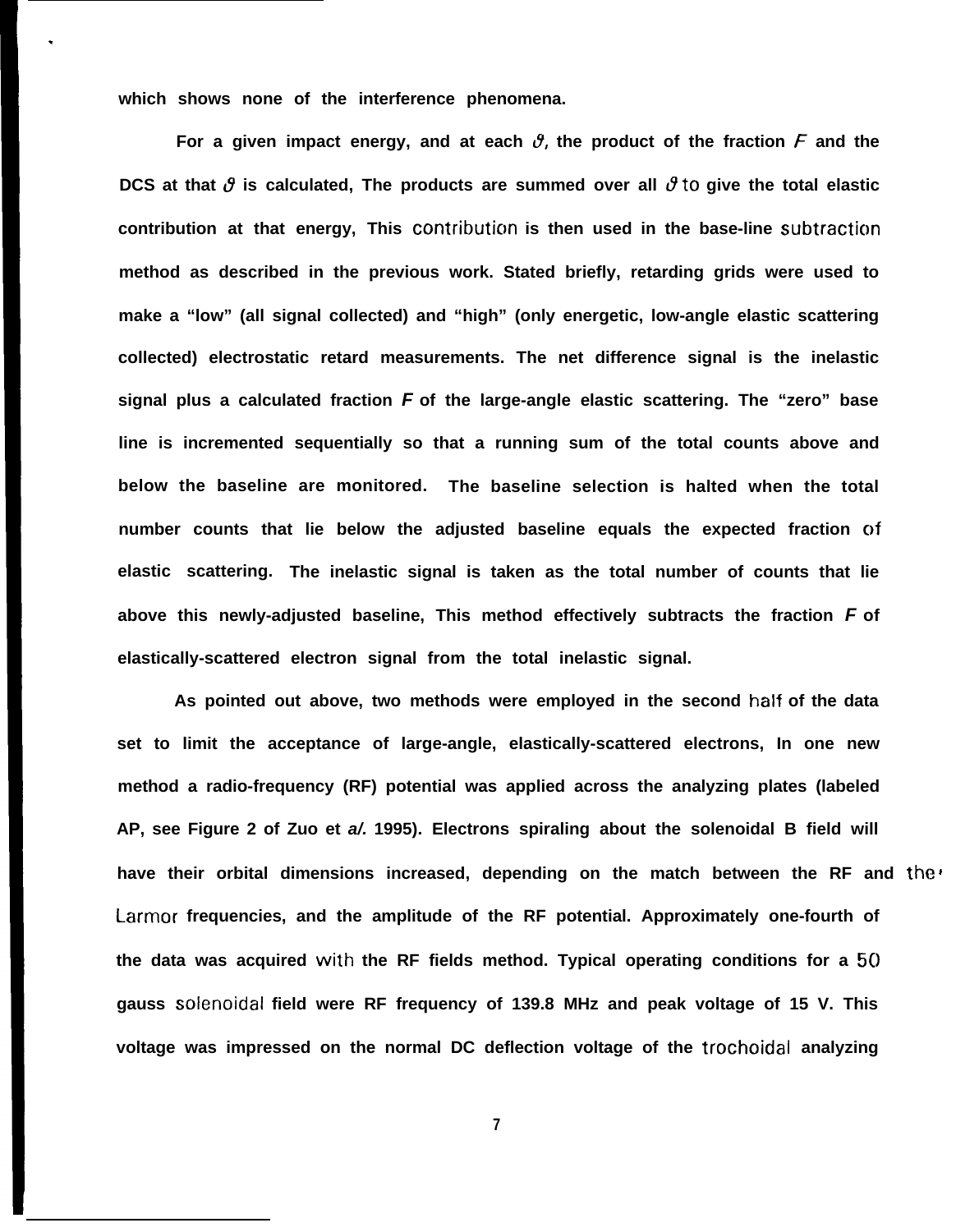**plates. Comparisons at several energies were made between the RF fields method, and the earlier baseline subtraction method. Agreement between the methods was within the range of experimental accuracy quoted herein.**

**The method using lowered magnetic fields was used during the last quarter of the data acquisition, The solenoidai field was changed from 50 gauss to 25 gauss. This causes the high-angle, elastically- scattered electrons to have proportionately larger Larmor radii. These radii can exceed the opening dimension of the analyzer plate, in which case the analyzer plates themselves act as defining apertures: the plates limit transmission of the large-angle, elastically-scattered electrons, and transmit inelasticallyscattered electrons, since the latter have less perpendicular velocity and therefore a smaller Larmor radius in the magnetic field.**

#### **3. COLLISION CALCULATIONS**

**Electron** collisional excitation cross sections for the forbidden 3s<sup>2</sup>3P<sup>3</sup>4S0 → 3s<sup>2</sup>3p<sup>3</sup>  $2^2D''$ , 2P" and resonance  $3s3p^4A$ <sub>*s*</sub> transitions in S  $\parallel$  are calculated in a 19-state close**coupling approximation using the opacity R-matrix codes (Barrington e? a/ 1987). Nineteen LS target states were considered in the close-coupling expansion: 3 s 2 3 p 3 4S0,2D0, zP0; 3s3p4 <sup>4</sup>P , <sup>2</sup>D , <sup>2</sup>S; 3s 2 3 p 2 3d <sup>2</sup>P , 4 F , <sup>4</sup>D , 2 F , <sup>4</sup>P; 3S23P24S<sup>4</sup>P , <sup>2</sup>P; and 3S 2 3 P 2 4 P 2S",4D",4P",2D",4 S",2P". These states are represented by extensive configurationinteraction (Cl) wavefunctions, Ten orthogonal one-electron radial functions are chosen as the Hartree-Fock (HF) functions of the 3s?3p3<sup>4</sup>S <sup>0</sup>ground state given by Clementi and Roetti (1 974), while other functions have been obtained by optimizing the energy**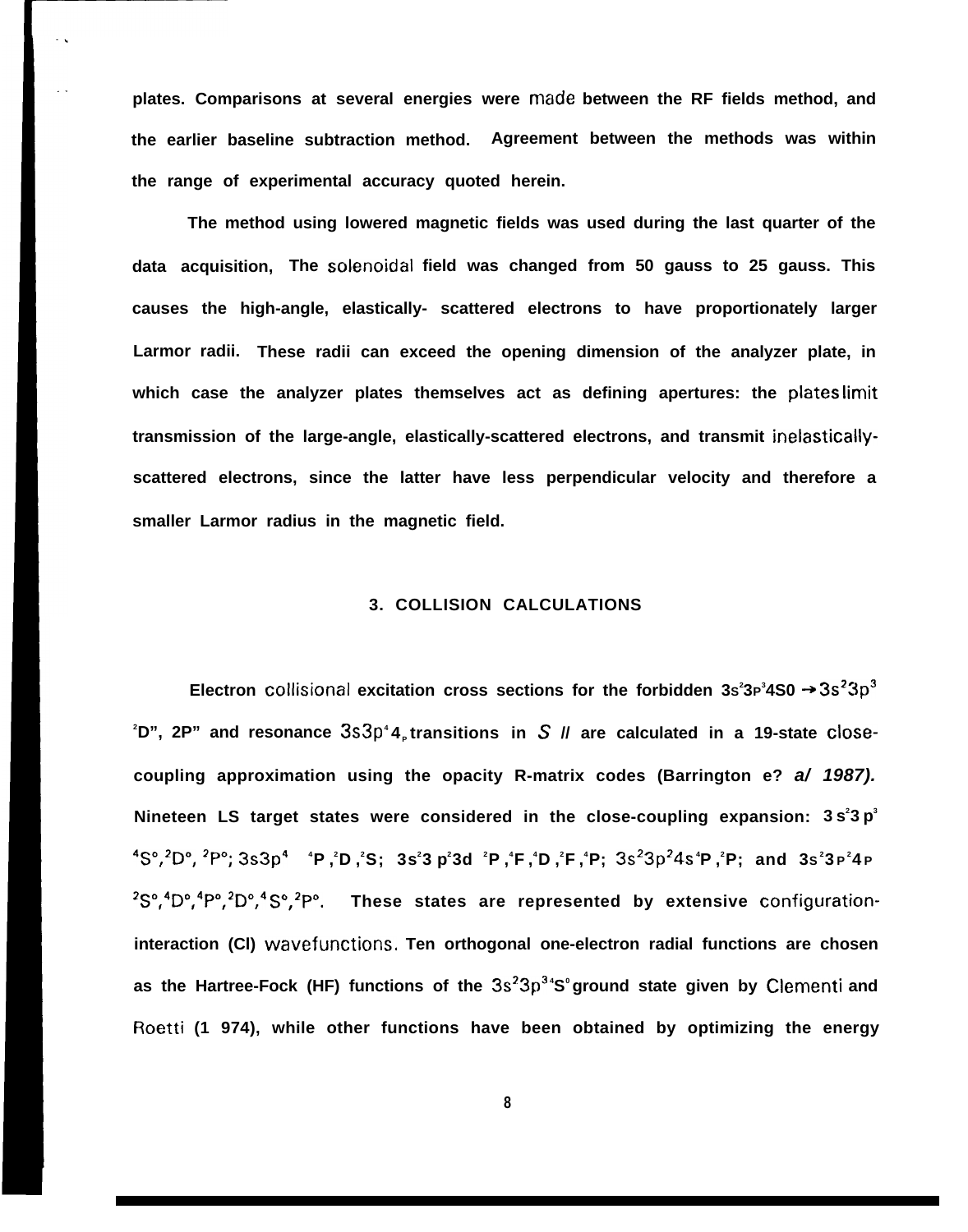**differences and oscillator strengths among the target states using the general structure code CIV3 (Hibbert 1975), The wavefunctions used in this studY are to some extent similar to those of Ojha & Hibbert (1 989) and Ramsbottom, Bell & Stafford (1996). The 3d, 4s, and 4p functions are chosen of spectroscopic type, and are optimized on the excited states 3s23p23d 4P, 3s<sup>2</sup> 3p<sup>2</sup> 4s 4P, and 3s<sup>2</sup> 3p<sup>3</sup> 4p 4P", respectively, The 4d and 4f** functions are correlation type, and are obtained to improve the energies of the  $3s3p^44$ **P and 3s<sup>2</sup> 3 p 2 3d 4P states, respectively. The radial part of each one-electron function is represented as a sum of Slater-type functions,**

$$
P_{nl} = \sum_{j=1}^{k} C_{jnl} r^{l_{jnl}} \exp(-\xi_{jnl}) \tag{2}
$$

**I**

where **n** and l are, respectively, the principal and orbital quantum numbers; and  $C_{i n l}$ ,  $\xi_{j,n,l}$ , and  $I_{j,n,l}$  are expansion coefficients, exponents, and powers of the radial distance **r, respectively. The parameters of the optimized radial wavefunctions are given in Table 1. In obtaining these functions we have chosen k > n-/, which implies that the coefficients Cj . , are determined by orthonormality as well as by variational considerations. This improves the flexibility of the functions to give a good representation of the target states. Several calculations were carried out to test the convergence of the Cl expansions for different LS symmetries. Up to two-electron excitations were considered from the basic configurations 3S23P3, 3S3P4, 3s23p23d, 3s<sup>2</sup> 3p 2 4s, and 3s<sup>2</sup> 3p 2 4p. All configurations with weight greater than 0.008 are retained in the final calculation, Presented in Table 2 are calculated excitation energies of the various states relative to the ground state. These are compared with the experimental energies given by Petterson (1 983); and with the theoretical energies reported by**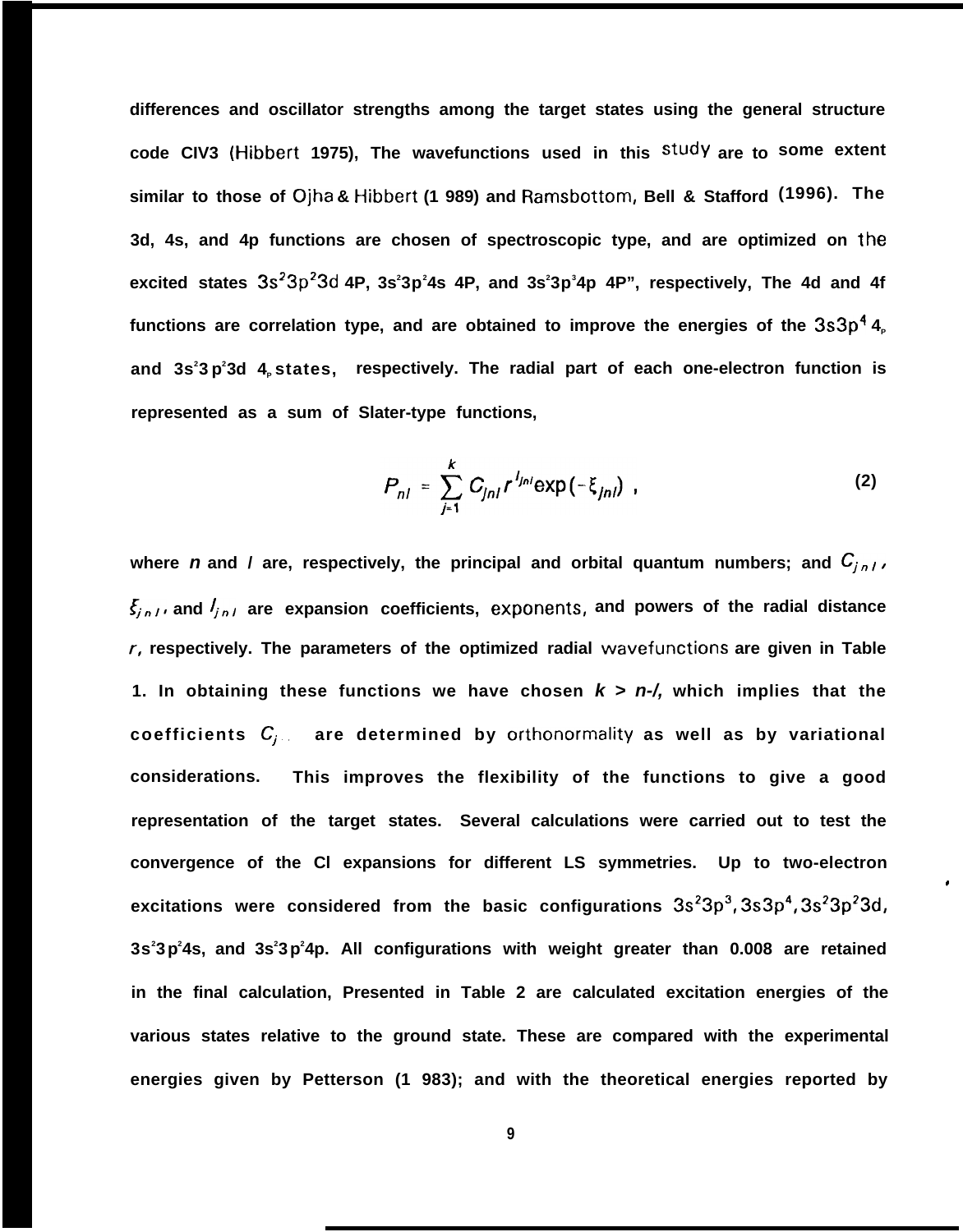**Ramsbottom, Bell, & Stafford (1 996) and Cai & Pradhan (1 993). The present calculated** energies agree to better than 4% with the measured values for most of the excited **states. The largest discrepancies are for the 3s<sup>2</sup> 3p3 2D" and 2P" states where calculated** results differ from experiment by about 14°A and 13%, respectively. it should be noted **that Cai & Pradhan (1 993) did not get the order of the 3s<sup>2</sup> 3 p 2 3d 4D and 2F states correct, and their calculated energies for these states do not agree well with experiment and other calculations, It is perhaps an indication of the poor quality of the 3d function in their calculation. The scattering wavefunction representing the electron-S // collision was expanded in terms of the R-matrix basis functions**

$$
\Psi_{k} = A \sum_{ij} a_{ijk} \Phi_{i} (1, 2, \dots 15; r_{16} \sigma_{16}) u_{j}(r_{16}) + \sum_{j} b_{jk} \Phi_{j} (1, 2, \dots 16) \tag{3}
$$

**where the 0, are channel functions formed by coupling the multiconfiguration target wavefunctions with the angular and spin parts of the wavefunctions for the scattered electron. The u , are continuum basis functions which represent the motion of the scattered electron. Twenty five continuum functions were used in each channel. The diagonal elements of the inner-region Hamiltonian matrix were adjusted before diagonalization to reproduce observed energies of the target states. Cross sections were obtained for angular momenta L in the range L = O to 11. These partial waves gave converged cross sections for all three transitions considered here. An energy mesh of 0.001 Ry was chosen for the scattering calculation in the threshold energy region, which allowed resolution of the complicated resonance structure in the excitation cross section,**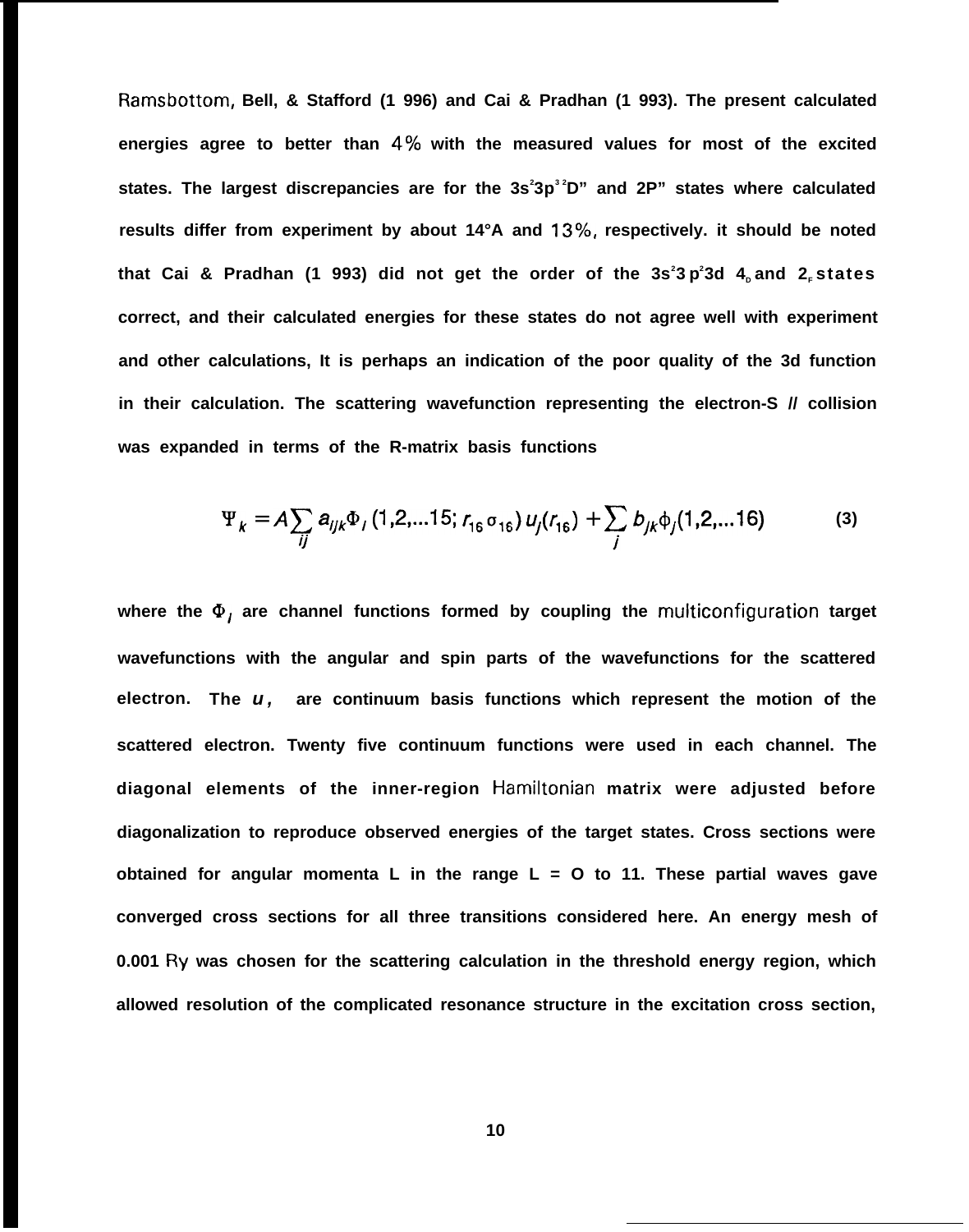## **4. RESULTS AND DISCUSSION**

#### **4.1 Experimental and Theoretical Results for the <sup>4</sup>S <sup>0</sup>+ <sup>2</sup>D <sup>0</sup>Excitation**

**Experimental and theoretical cross sections for the first forbidden <sup>4</sup>S <sup>0</sup>+ 2D" transition are shown in Figure 4 and Table 3. The experimental errors are quoted at the 90% confidence level, or 1,7 standard deviations of the mean (o), The experimental cross sections are measured** up **to 6.0 eV (3,2 x threshold), and are displayed as solid circles in the figure, The theories in Figure 4 are the present R-matrix calculation, an earlier 12-state calculation by Cai & Pradhan (1 993), and a 6-state calculation by Tayal, Henry, & Nakazaki (1 987). The theoretical cross sections show complicated, sharp resonance structures which cannot be resolved in the measurements with a 250 meV electron-energy width, For comparison, therefore, results in Figure 4 for the three theories have been convoluted with a Gaussian electron-energy distribution of 250 rneV FWHM. As can be seen from Figure 4 there is good accord between experiment and the three theories over the energy range studied. There is also good agreement among the three theories but some discrepancies exist in the magnitude of cross section. For example, there is excellent agreement in prediction of the peak of the cross section (at about 2.1 eV), but the magnitudes at the peak differ by up to 250A, This is perhaps caused by the difference in wavefunction used in the three calculations,**

**Direct comparison for any of the transitions to the theory of Ramsbottom, Bell, & Stafford (1 996) was not possible since only effective collisions strengths were reported therein, However, Tayal (1 996) has Calculated effective collision strengths from the**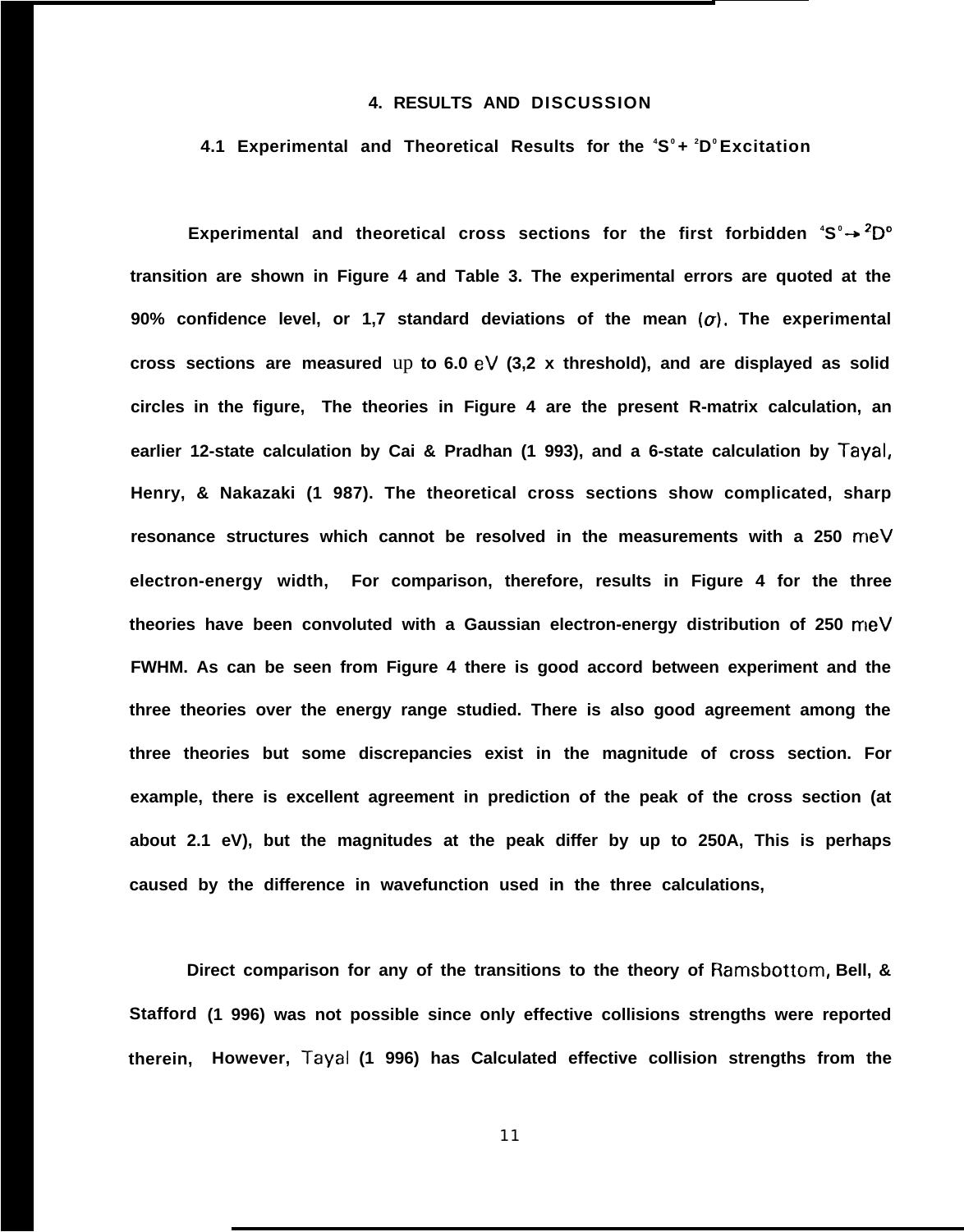**present 19-state cross sections by averaging over a Maxwellian electron-energy distribution. Good agreement was found with the calculated effective collision strengths of Ramsbottom, Bell, & Stafford (1 996).**

# **4.2 Experimental and Theoretical F{esults for the <sup>4</sup>S <sup>0</sup>+ 2P" Excitation**

Experimental and theoretical calculations for the <sup>4</sup>S<sup>°</sup>→ 2P" excitation are shown **in Figure 5. Experimental data are measured up to 1.64 x threshold, Three calculations are again available: the present 19-state R-matrix, the 12-state F?-matrix (Cai and Pradhan 1993), and the 6-state close-coupling (Tayal, Henry, & Nakazaki 1987), The three theories have been convoluted with a 250 meV electron-energy width to conform to the experimental measurements, There is excellent agreement between the present 19-state calculation and experiment. However, the three calculations differ substantially from one another, particularly in the near-threshold range 3-4 eV. At 3.5 eV there is about a factor of two disagreement between the 19-state and 6-state calculations, while** the results of Cai and Pradhan (1 993) are a factor of about 2.7 lower than the 19-state **calculation and experiment. The threshold peak is quite broad in the calculation of Cai & Pradhan relative to the shape of the present theory. Differences among the three calculations at threshold are surprising, and are indicative of the sensitivity of the <sup>~</sup>** resonance structure to details of wavefunctions and electron-correlation terms. **Experimental results support the present 19-state calculation.**

**The effective collision strengths for the <sup>4</sup>S 0 + <sup>2</sup>P <sup>0</sup>transition calculated from the**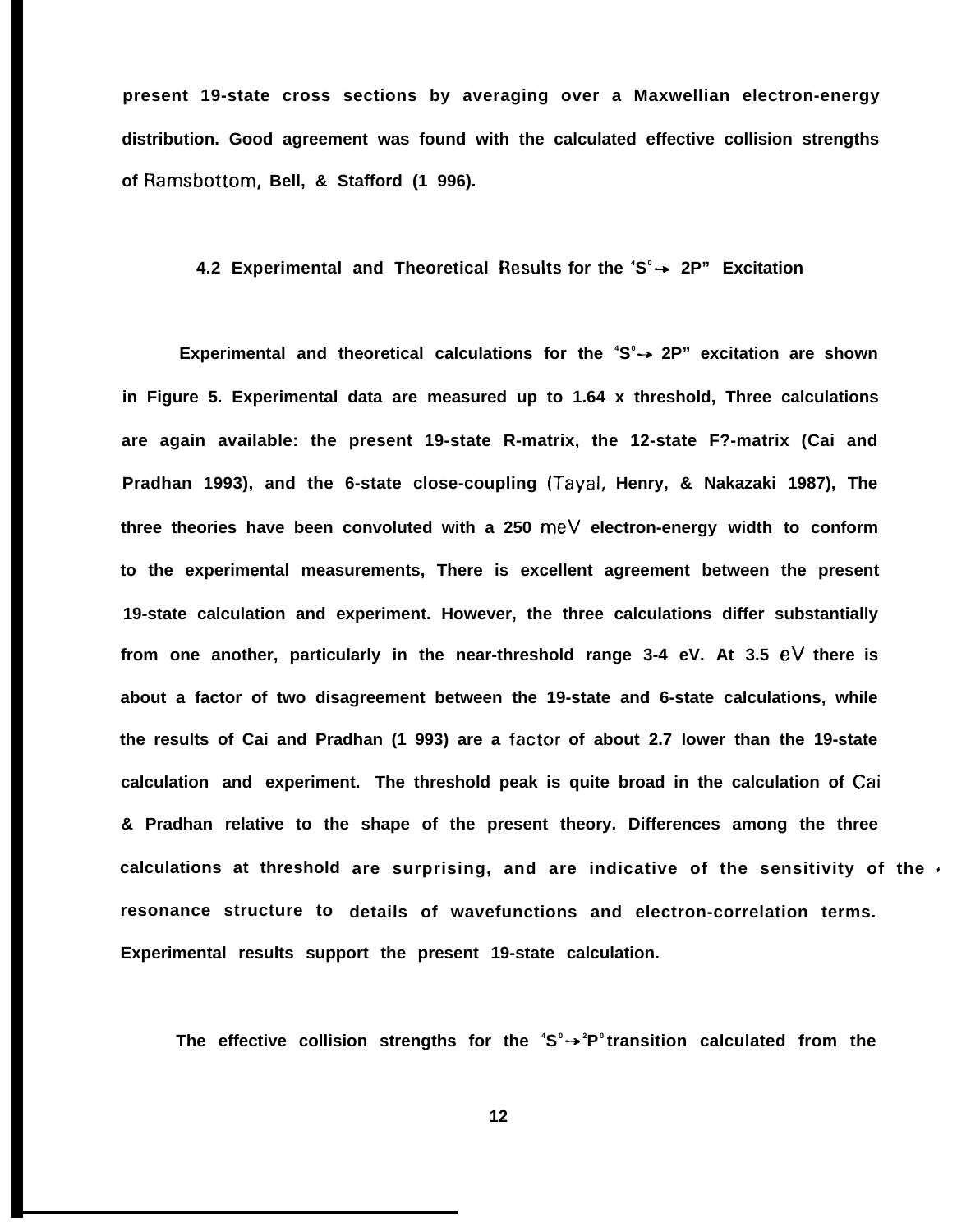**present 19-state calculation are well within 20960 f the recent 18-state calculations of Ramsbottom, Bell, & Stafford (1 996), again in support of the 19-state calculation (see** Tayal 1996). Present experimental and theoretical cross sections are listed in Table 4.

# **4.3 Experimental and Theoretical Results for the <sup>4</sup>S <sup>0</sup>+ 4P Excitation**

Experimental results for the 'S<sup>°</sup> + 4<sub>p</sub> resonance excitation are shown in Figure 6 **to an energy of 1.3 x threshold. These are compared with the present 19-state calculation and the 12-state calculation (Cai & Pradhan 1993), both convoluted to the experimental energy spread. The cross section at the lowest available energy (0.5 au or 13.6 eV) from the 6-state calculation (Tayal, Henry, & Nakazaki 1987) is also shown (solid square). One sees overall good agreement between experiment and the present 19-state calculation, and with the 0,5 au-calculation. Tayal (1 996) also finds reasonable agreement in terms of effective collisions strengths between the 19-state and 18-state (Ramsbottom, Bell, & Stafford 1996) calculations.**

**As seen in Figure 6 the results of Cai & Pradhan (1 993) are a factor of about 1.5 smaller than the 19-state calculation and experiment in the threshold region from 9,9 to 11 eV; and smaller than the 19-state calculation at energies above 13 eV, Tayal (1 996) ' noted substantial disagreement between the 19-state and 12-state calculations in the magnitude, shape, and position of resonances, This was attributed to the poor quality of the 3d functions in the 12-state calculation (Cai & Pradhan 1993), Experimental and present 19-state convoluted cross section are given in Table 5 in the energy range 9.5-**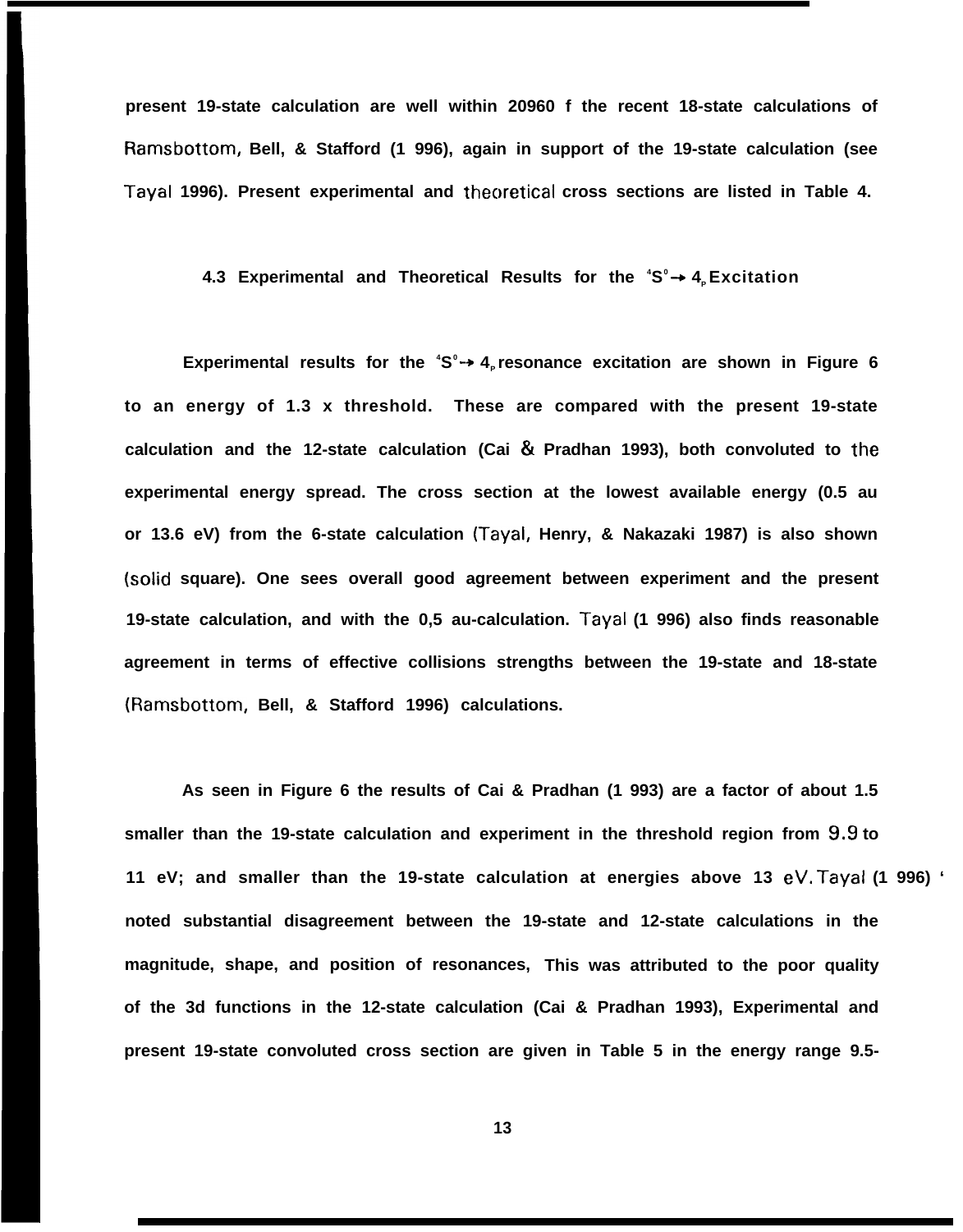#### $5.$  SUMMARY

**The first experimental cross sections for excitation from the S// ground <sup>4</sup>S <sup>0</sup>state** to the lowest three excited <sup>2</sup>D<sup>°</sup>, P° and 4<sub>P</sub> states have been measured using the <code>energy</code> **Ioss, merged-beams technique in the near-threshold regions. These are compared with the present 19-state R-matrix calculation, and with other available calculations. There is very good agreement between experiment and the theory, providing support to the validity of the present calculations. Significant differences are noted in the energy range considered here between the present theory, that of Cai & pradhan (1993), and Tayal, Henry, & Nakazaki (1 987), particularly for the forbidden 4S0+ 2P" and the resonance <sup>4</sup>S 0**  $\rightarrow$  4<sup> $\mu$ </sup> transitions.

**We thank 1. D. Williams for calculating angular differential elastic-scattering cross sections for S //, and A, K, Pradhan for the electronic transmission of his data files, C. L. and D. H. thank the National Academy of Sciences-National Research Council for support at JPL, S, S. T. acknowledges support from the National Aeronautics and Space Administration under the Planetary Atmospheres Program, The calculations were performed on the JPL/Caltech Cray Supercomputer, The experimental work was carried out at the Jet Propulsion Laboratory, California Institute of Technology, and was supported by NASA.**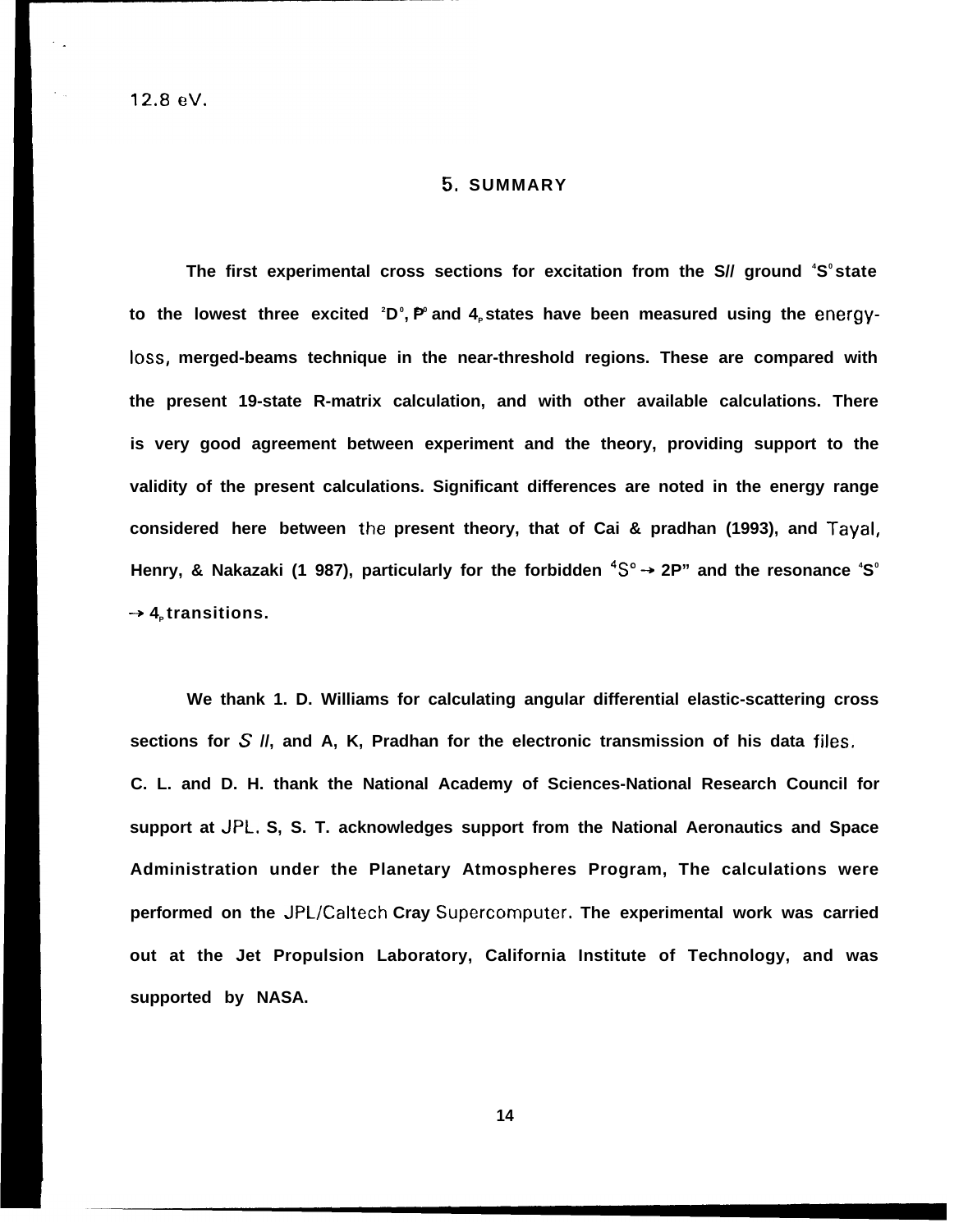### **REFERENCES**

.

- **Barrington, K.A., Burke, P. G., Butler, K., Seaton, M. J., Storey, P. J., Taylor, K. T., & M Yan 1987, J. Phys. B, 20, 6379**
- **Cai, W. & Pradhan, A. K. 1993, ApJS, 88, 329**
- **Clementi, E, & Roetti, C, 1974, Atom. Data Nucl. Data Tables 14, 177**
- **Dahl, D. A, 1995, S/A4/ON 3D Version 6.0 User's Manua/, Idaho National Engineering Laboratory Report No. lNEL-95/0403**
- **Dunn, G. H., Djurid, N., Chung, Y-S., Bannister, M., & Smith A. C. H. 1995, Nuc/. /nstr. Methods, B 98, 107**
- **Espey, et al. 1994, ApJ, 434, 484**
- **Feldman, U,, Doschek, G. A., VanHoosier, M. E,, & Purcell, J. D. 1976, ApJs 31, 445**
- **Hall, D. T., et a/. 1994, ApJ, 426, L51,**
- **Hibbert, A. 1975, Comput. Phys. Commun., 9, 141**
- **Lang J. 1994, At. Data Nucl. Data Tables, 57, <sup>1</sup>**
- **Ojha, P, G. & Hibbert, A, 1989, J. Phys. B, 22, 1153**
- **Manson, S. T., 1969, Phys. Rev., 782, 97.**
- **Petterson, J. E. 1983, Phys. Scripts, 28, 421**
- **Ramsbottom, C. A,, Bell, K, L., & Stafford, R, P, 1996, At. Data Nut/. Data Tab/es, 63, 57.**
- **Shemansky, D. E, 1988, J. Geophys. Res., 93, 1773. \***
- **Smith, S, J,, et a/. 1993, Phys. Rev. A, 48, 292.**
- **Smith, S. J., Zuo, M., Chutjian, A., Tayal, S. S., & Williams, 1. D. 1996, ApJ, 463, 808**
- **Tayal, S. S. 1996, ApJ (to be submitted)**
- **Tayal, S. S., Henry, R. J, W,, and Nakazaki, S, 1987, ApJ, 373, 487**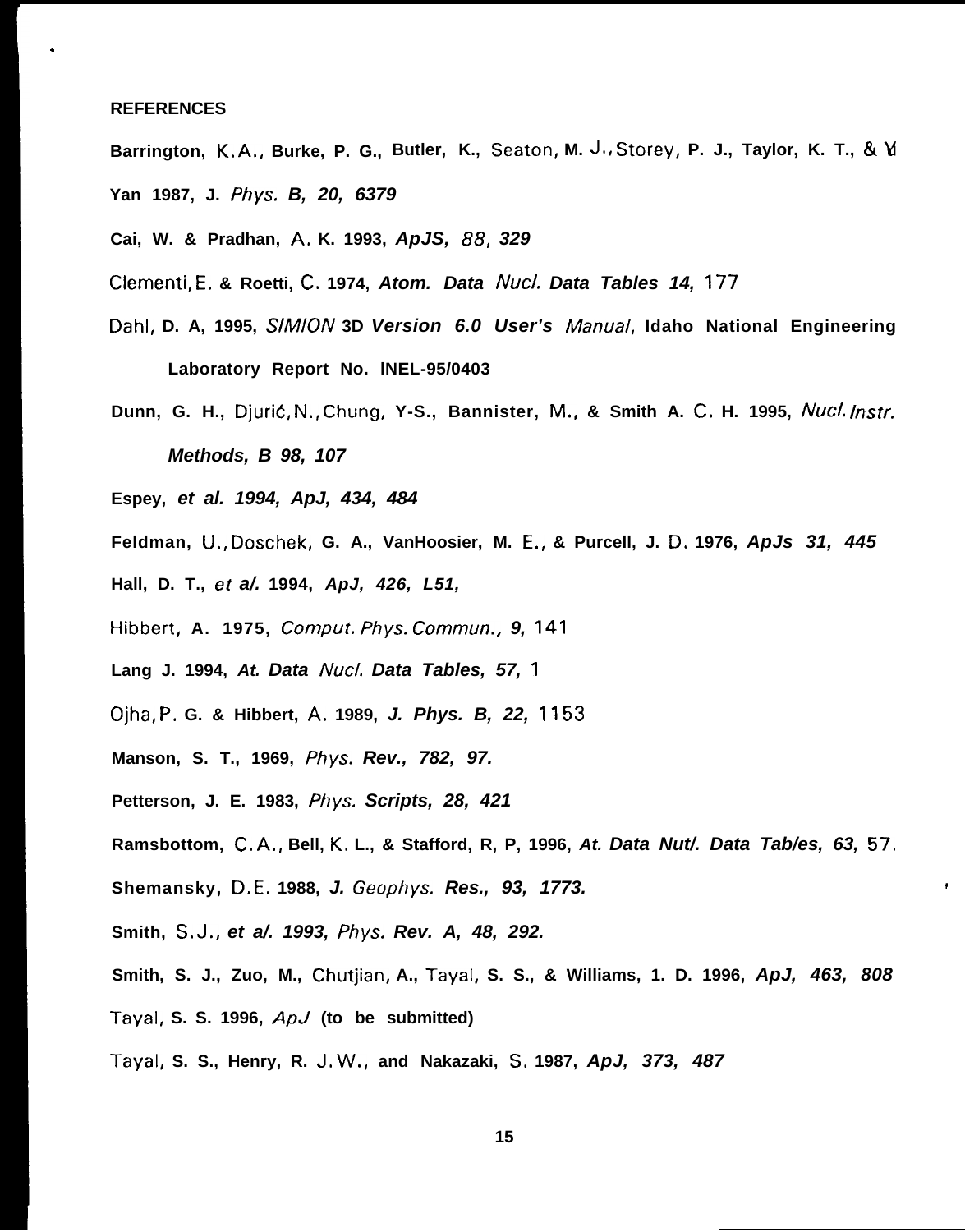**Zuo, M., Smith, S. J., Chutjian, Williams, 1. D., Tayal, S. S,, & McLaughlin, B. M. 1995, ApJ, 440, 421**

.

 $\bullet$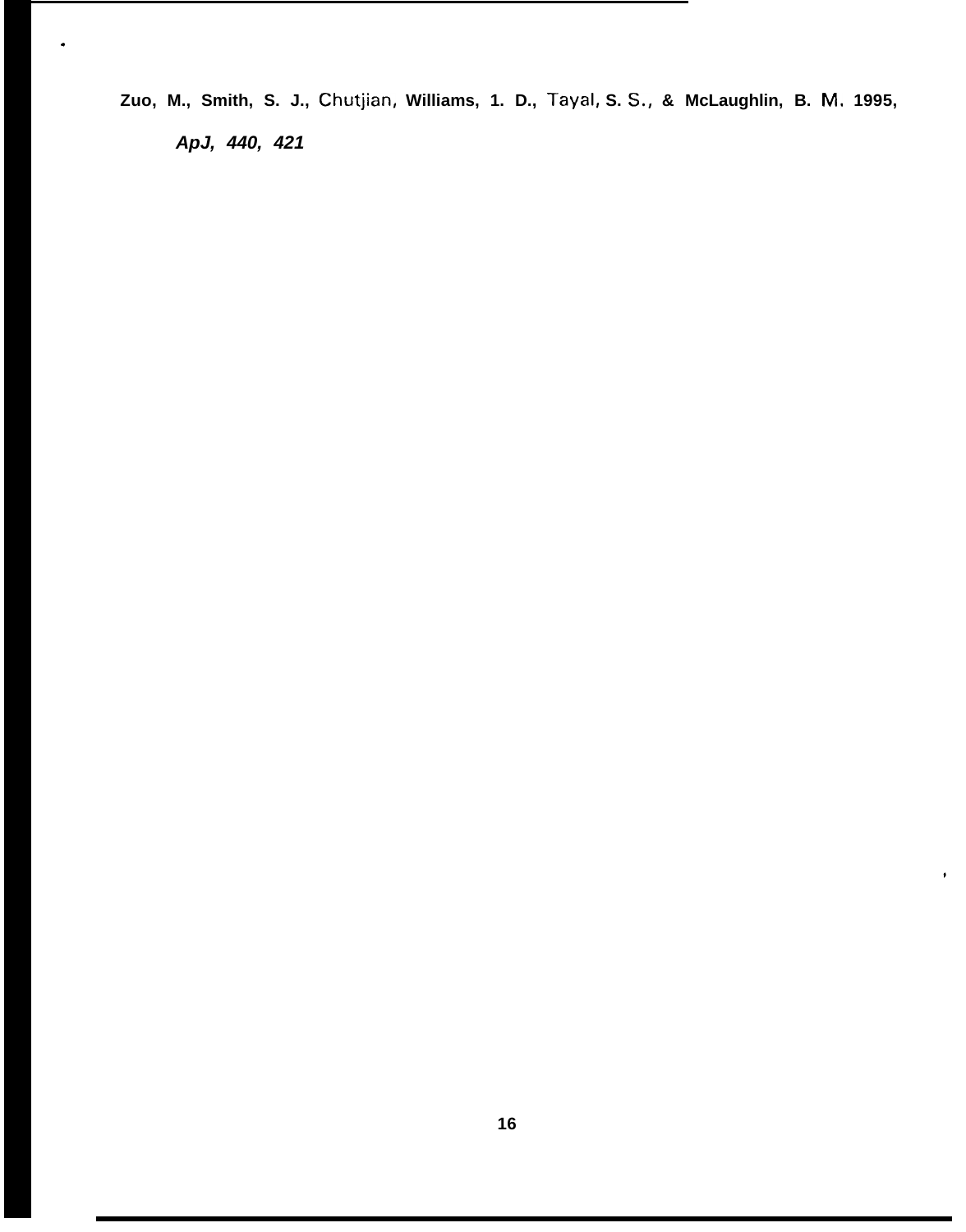| <b>Orbital</b> | $C_{jnl}$  | $\frac{1}{\pi}$         | $\zeta_{j,n}$ | <b>Orbital</b> | $c_{jnl}$  | $l_{jnl}$               | $\mathcal{E}_{j,n}$ |
|----------------|------------|-------------------------|---------------|----------------|------------|-------------------------|---------------------|
| 3d             | 0.12049    | $\mathbf{3}$            | 2.57781       | 4d             | 0.02094    | 3                       | 6.30185             |
|                | 0.00739    | 3                       | 6.36475       |                | 0.87831    | $\mathbf{3}$            | 1.85553             |
|                | 0.29657    | $\overline{\mathbf{4}}$ | 1.48870       |                | 0.19514    | $\overline{\mathbf{4}}$ | 1,43842             |
|                | 0.72934    | 4                       | 0.83515       |                | $-0.73406$ | 4                       | 0.82270             |
| 4s             | $-0.03635$ | 1                       | 15,55697      | 4f             | 1.07429    | $\boldsymbol{4}$        | 2,23484             |
|                | 1,39720    | $\boldsymbol{2}$        | 1,24030       |                | $-0.59092$ | 4                       | 2.40099             |
|                | $-1,38272$ | $\mathbf{3}$            | 1.85274       |                | 0.48372    | 5                       | 1,45095             |
|                | 0.07303    | $\mathbf{3}$            | 9.29793       |                | 0.15286    | $\mathbf{5}$            | 1.02484             |
|                | $-0.32118$ | 4                       | 3.82525       |                |            |                         |                     |
|                | 0,83069    | 4                       | 0,97430       |                |            |                         |                     |
| 4p             | 0,12550    | $\overline{2}$          | 5.20582       |                |            |                         |                     |
|                | $-0.27200$ | $\boldsymbol{3}$        | 2.53721       |                |            |                         |                     |
|                | $-0.45324$ | $\mathbf{3}$            | 1.04197       |                |            |                         |                     |
|                | 1.11759    | $\boldsymbol{4}$        | 0.96194       |                |            |                         |                     |
|                | 0.25820    | $\boldsymbol{4}$        | 0.67794       |                |            |                         |                     |

## **TABLE 1**

w

**Values of Slater-Type Parameters of the Radial Functions**

\*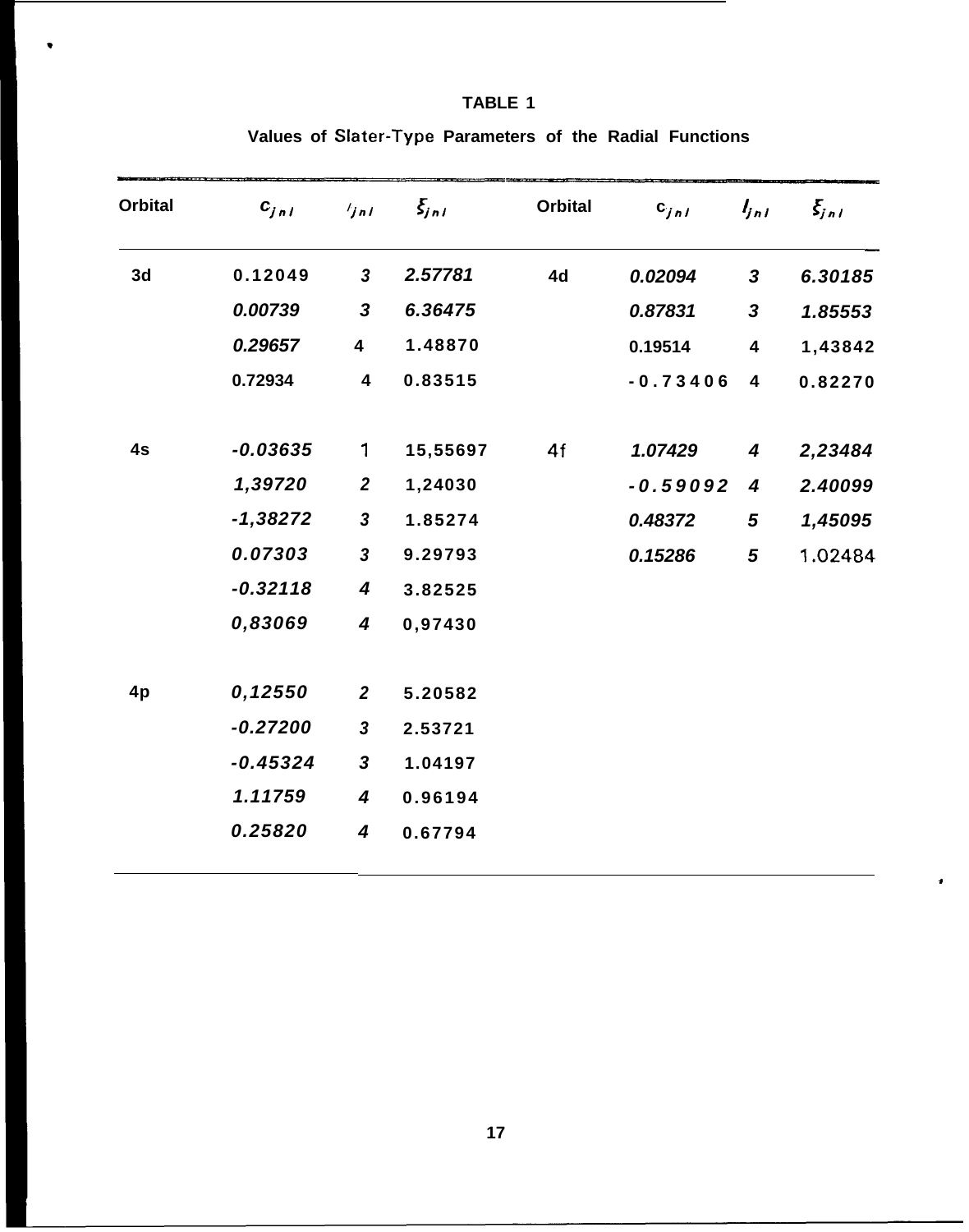# **TABLE 2**

|                         |                                                    | <b>Energy</b>  |            |         |            |  |
|-------------------------|----------------------------------------------------|----------------|------------|---------|------------|--|
| <b>Index</b>            | <b>State</b>                                       | <b>Present</b> | <b>RBS</b> | CP      | Experiment |  |
| 1                       | $3s23p3$ 's $^{\circ}$                             | 0.0000         | 0.0000     | 0.0000  | 0.0000     |  |
| $\overline{\mathbf{2}}$ | 3s <sup>2</sup> 3p <sup>3</sup><br>$^{2}D^{\circ}$ | 2,1092         | 2.1326     | 1.9987  | 1.8439     |  |
| 3                       | 2 p 0<br>$3s^23p^3$                                | 3.4319         | 3.4545     | 3,2749  | 3.0447     |  |
| 4                       | 3s3p <sup>4</sup><br>$\mathbf{4}_{\mathrm{p}}$     | 9.9061         | 9,7396     | 9.8057  | 9.8705     |  |
| $5\phantom{a}$          | 3s3p <sup>4</sup><br>*D                            | 12.3845        | 12,4183    | 12.6398 | 12,1391    |  |
| $\bf 6$                 | 3 s <sup>2</sup> 3 p <sup>2</sup> 3 d 2            | 13.3457        | 13.4940    | 13,8493 | 13.1111    |  |
| $\overline{7}$          | $3 s23 p24s 4P$                                    | 14.1356        | 13,6967    | 14.4344 | 13.6390    |  |
| 8                       | $3s^{2}3p^{2}3d$ 4.                                | 14.1508        | 14.0842    | 14,6480 | 13.7019    |  |
| $\boldsymbol{9}$        | $3 s2 3 p2 4s 2p$                                  | 14.5979        | 14.2017    | 15.1405 | 14.0458    |  |
| 10                      | $3 s2 3 p2 3 d 4b$                                 | 14.6820        | 14,5081    | 17.2834 | 14.1636    |  |
| 11                      | $3 s2 3 p2 3 d 2F$                                 | 14.8374        | 14,8053    | 17,2834 | 14,2681    |  |
| 12                      | 3s3p <sup>4</sup><br>2 <sub>s</sub>                | 15,1764        | 15.2175    | 15.4222 | 14,8515    |  |
| 13                      | $3s23p24p2so$                                      | 15.8788        | 15,6151    |         | 15.5582    |  |
| 14                      | $3 s23 p24p 4Do$                                   | 16.3874        | 16.0748    |         | 15.9057    |  |
| 15                      | $3s^23p^24p 4P''$                                  | 16.5210        | 16.2910    |         | 16,1161    |  |
| 16                      | $3s^{2}3p^{2}3d$ 4,                                | 16.5803        | 16.4448    |         | 16.2089    |  |
| 17                      | $3s^{2}3p^{2}4p *D"$                               | 16.8051        |            |         | 16.2382    |  |
| 18                      | $3s^{2}3p^{2}4p$ $s^{0}$                           | 16.5923        |            |         | 16.2456    |  |
| 19                      | $3s^{2}3p^{2}4p^{2}P^{o}$                          | 17,1136        |            |         | 16.5343    |  |
|                         |                                                    |                |            |         |            |  |

# **Calculated and Experimental Energy Levels (in eV) of S //**

**RBS: Ramsbottom, Bell & Stafford (1 996)**

**CP: Cai & Pradhan (1993)**

**Experiment: Petterson (1 983)**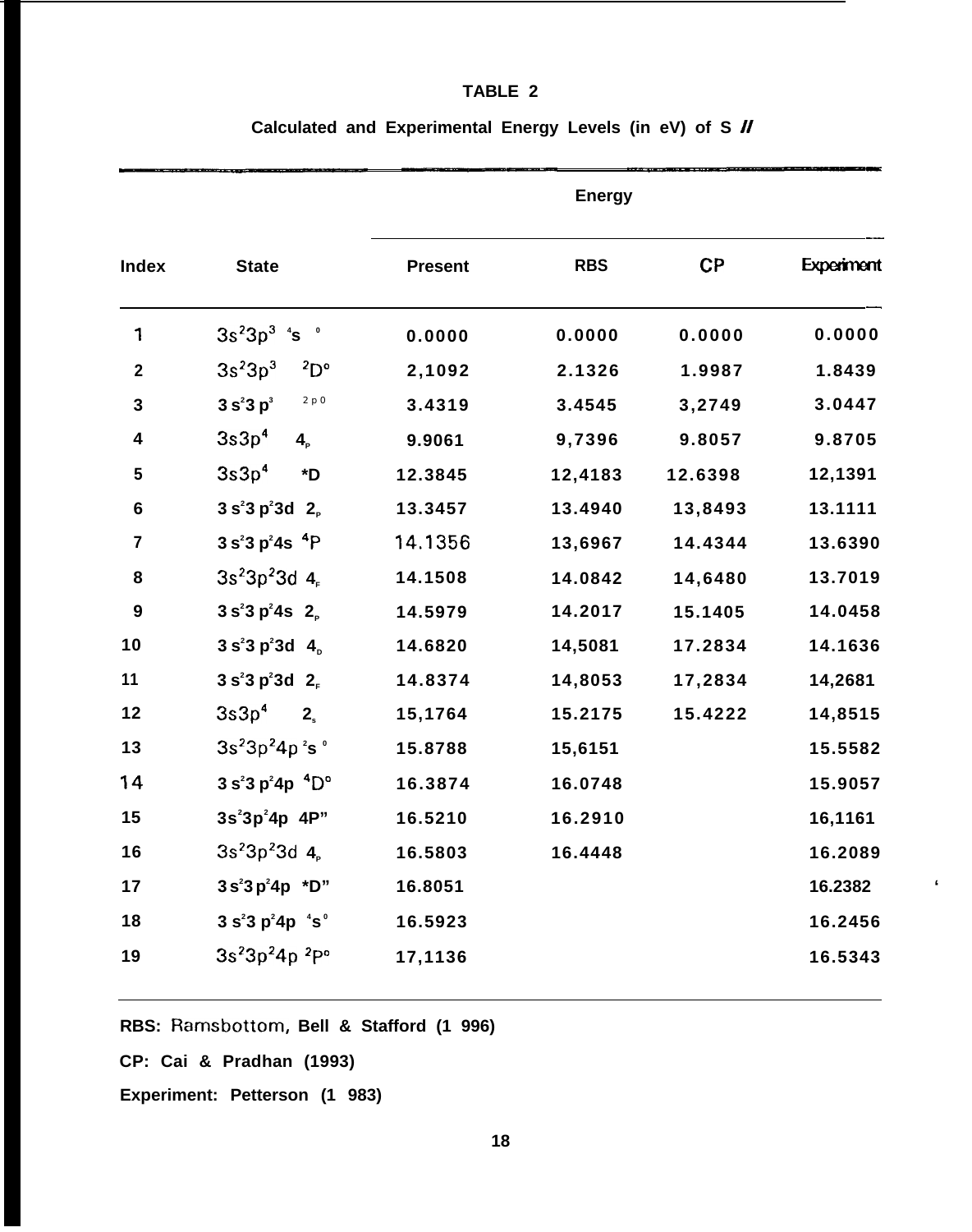#### Table 3

Experimental and Theoretical ( $}$ ?-matrix) Cross Sections  $\sigma(E)$ 

| <b>Experimental</b> |                  | R-matrix          |
|---------------------|------------------|-------------------|
| Energy (eV)         | $\sigma(E)$      | $\sigma(E)$       |
| 1.6                 | $-0.10^{1}$      | 0.00 <sup>t</sup> |
| 1.7 <sub>5</sub>    | $2.25^{\dagger}$ | $2.42^{\circ}$    |
| 1.9                 | 5.78             | 8.24              |
| 2.0                 | 7.60             | 11.3              |
| 2,3                 | 10,5             | 10,6              |
| 2,5                 | 6,68             | 9.30              |
| 2.7                 | 10.0             | 8.22              |
| 3.0                 | 5.33             | 6,46              |
| 3.5                 | 6.29             | 4,08              |
| 4.0                 | 3.72             | 3.57              |
| 4.5                 | 3.54             | 3,40              |
| $5.0$               | 3,61             | 3.21              |
| 6,0                 | 2.03             | 2.84              |

for the  ${}^4S^{\circ} \rightarrow {}^2D^{\circ}$  (Forbidden) Transition in S *II* 

Notes.--- In Tables 3-5 theoretical results have been convoluted with a 250 meV (FWHM) energy width. Units of cross sections are 10<sup>-16</sup> cm<sup>2</sup>.

<sup>1</sup> Non-zero values in experiment and theory below threshold (as elsewhere) include effects of the electron-energy spread in the experiments.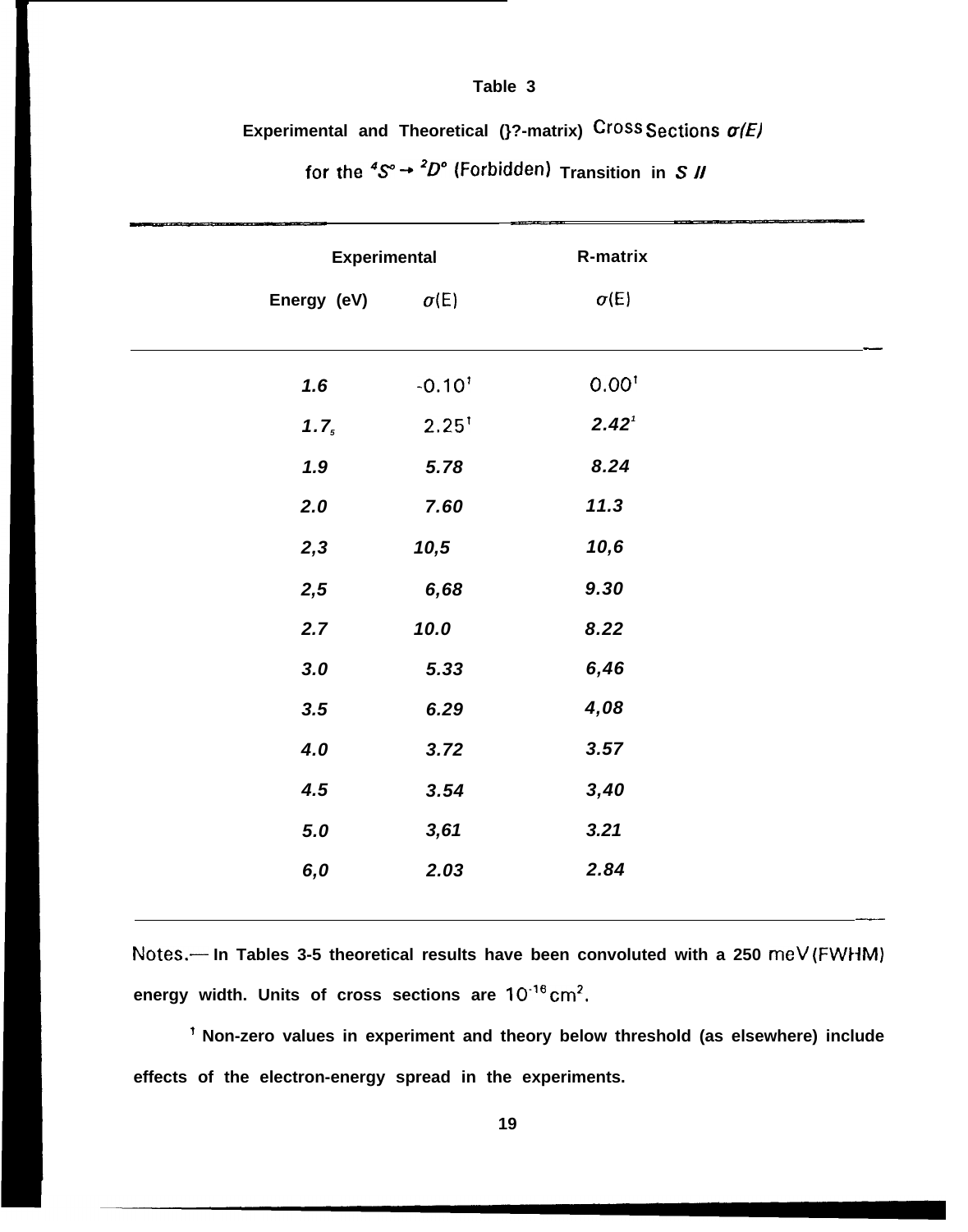# **Table 4**

**Experimental and Theoretical (R-matrix) Cross Sections o(E)**

| <b>Experimental</b> |       | R-matrix            |
|---------------------|-------|---------------------|
| Energy (eV)         | u(E)  | u(E)                |
|                     |       |                     |
| 2.8                 | 0.33' | $0.01$ <sup>t</sup> |
| 2.9                 | 0.19' | $0.33^{+}$          |
| 3.0                 | 1.17  | 0.98                |
| 3.3                 | 2.34  | 3.41                |
| 3.5                 | 3,71  | 3,97                |
| 3.7 <sub>5</sub>    | 3.00  | 3.74                |
| 4.0                 | 2.55  | 3.08                |
| 4.5                 | 1.93  | 2,08                |
| 5,0                 | 1.67  | 1,58                |
|                     |       |                     |

for the  ${}^4S^{\circ} \rightarrow {}^2P^{\circ}$  (Forbidden) Transition in S *II*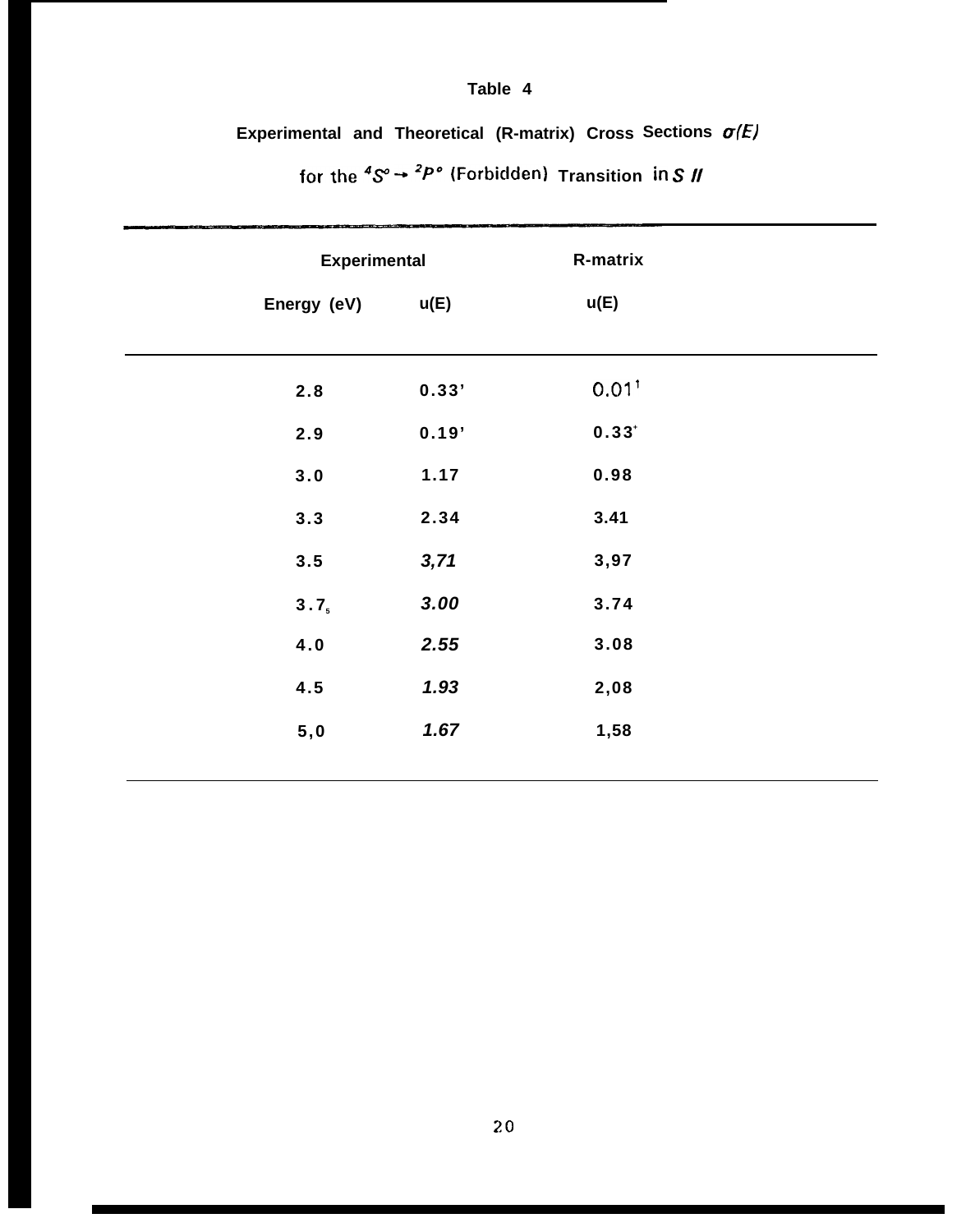# **Table 5**

Experimental and Theoretical (R-matrix) Cross Sections  $\sigma(E)$ 

**for the 4S' -+ 4P (Resonance Allowed) Transition in S //**

|                   | <b>Experimental</b> | R-matrix            |  |
|-------------------|---------------------|---------------------|--|
| Energy (eV)       | u(E)                | u(E)                |  |
| 9.5               | $-0, 11'$           | 0.00'               |  |
| 9.6               | $0.19^{t}$          | 0.04'               |  |
| 9.7 <sub>5</sub>  | 0,26'               | $0.49$ <sup>1</sup> |  |
| 9.8               | 0.09'               | $0.84^{\dagger}$    |  |
| 9.8 <sub>5</sub>  | 1.47                | 1.26                |  |
| 9.9               | 1,01                | 1.69                |  |
| 10.0              | 2.88                | 2.34                |  |
| 10.2              | 3.18                | 2.46                |  |
| 10.4              | 2,35                | 2.28                |  |
| 10.5              | 2.16                | 2.25                |  |
| 10.7              | 2,47                | 2.08                |  |
| 10.8 <sub>5</sub> | 1.65                | 1.95                |  |
| 11.0              | 1.48                | 1.77                |  |
| 11.2              | 2.08                | 1.58                |  |
| 11.3              | 2.28                | 1.54                |  |
| 11.4              | 1.68                | 1.50                |  |
| 11.6              | 1.51                | 1.44                |  |
| 11.7 <sub>s</sub> | 0.99                | 1,40                |  |
| 12.0              | 1.79                | 1.23                |  |
| 12.2              | 1,40                | 1.24                |  |
| 12.5              | 1.76                | 1.31                |  |
| 12.8              | 1.67                | 1.26                |  |
|                   |                     |                     |  |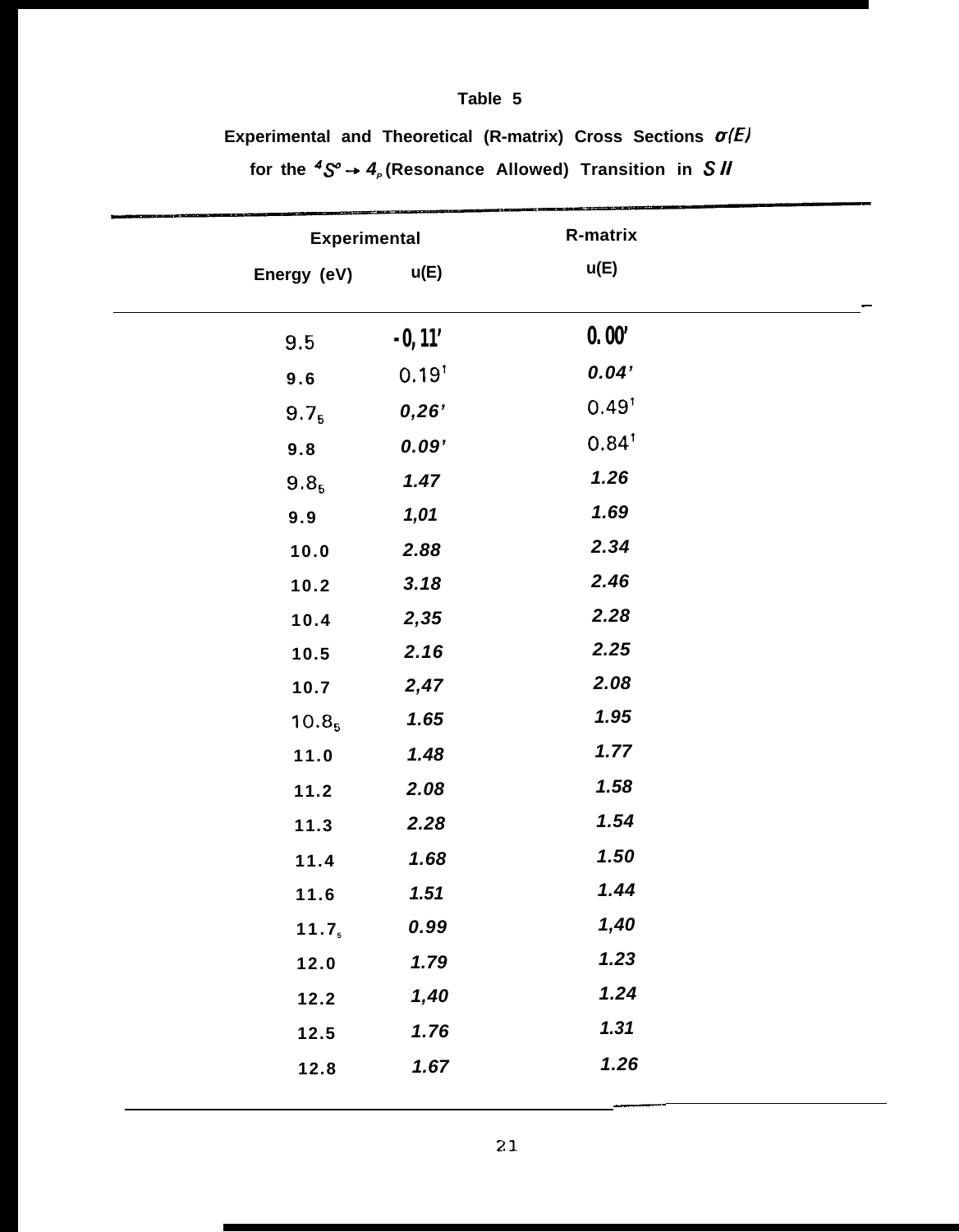## **FIGURE CAPTIONS**

. .

**Figure 1 Partial energy-level diagram for S //, showing the 3s<sup>2</sup> 3p 3 4S <sup>0</sup>+ 3S23P3 'D",**  $^{\circ}$ P $^{\circ}$ (forbidden) and 3s $^{\circ}$ 3p $^{\circ}$ ʻS $^{\circ}$ +3s3p $^{\circ}$ ,3p $^{\circ}$ 4s,3p $^{\circ}$ 3d 4 $_{\circ}$ (allowed) transitions.

**Figure 2** Attenuation curve measured for a 4.0 keV beam of S  $\parallel$  in  $N_2$ . The source **of S II was CS~. Conditions are shown for (a) low anode voltage and low filament current, and (b) high anode voltage current and high filament curent. The metastable** fraction shown here is  $f = 0.13$ , and was 0.00-0.02 for the data reported herein.

**Figure 3 Calculated elastic differential cross sections (DCS) for e-S//scattering. The DCS were obtained from summed partial waves interpolated from the results of Manson (1 969). Collision energies are indicated on each curve, Also shown for comparison is the Rutherford DCS R(5.0) at 5.0 eV energy.**

**Figure 4 Experimental (filled circles) and theoretical cross sections for excitation of the <sup>4</sup>S 0 + <sup>2</sup>D <sup>0</sup>transition in S //. Theoretical results are convoluted with a 250 meV (FWHM) electron-energy width: solid line, present 19-state R-matrix calculation; dashed line, Cai & Pradhan (1 993) 12-state R-matrix calculation; dotted line, Tayal, Henry, & , Nakazaki (1 987) 6-state R-matrix calculatic)n.**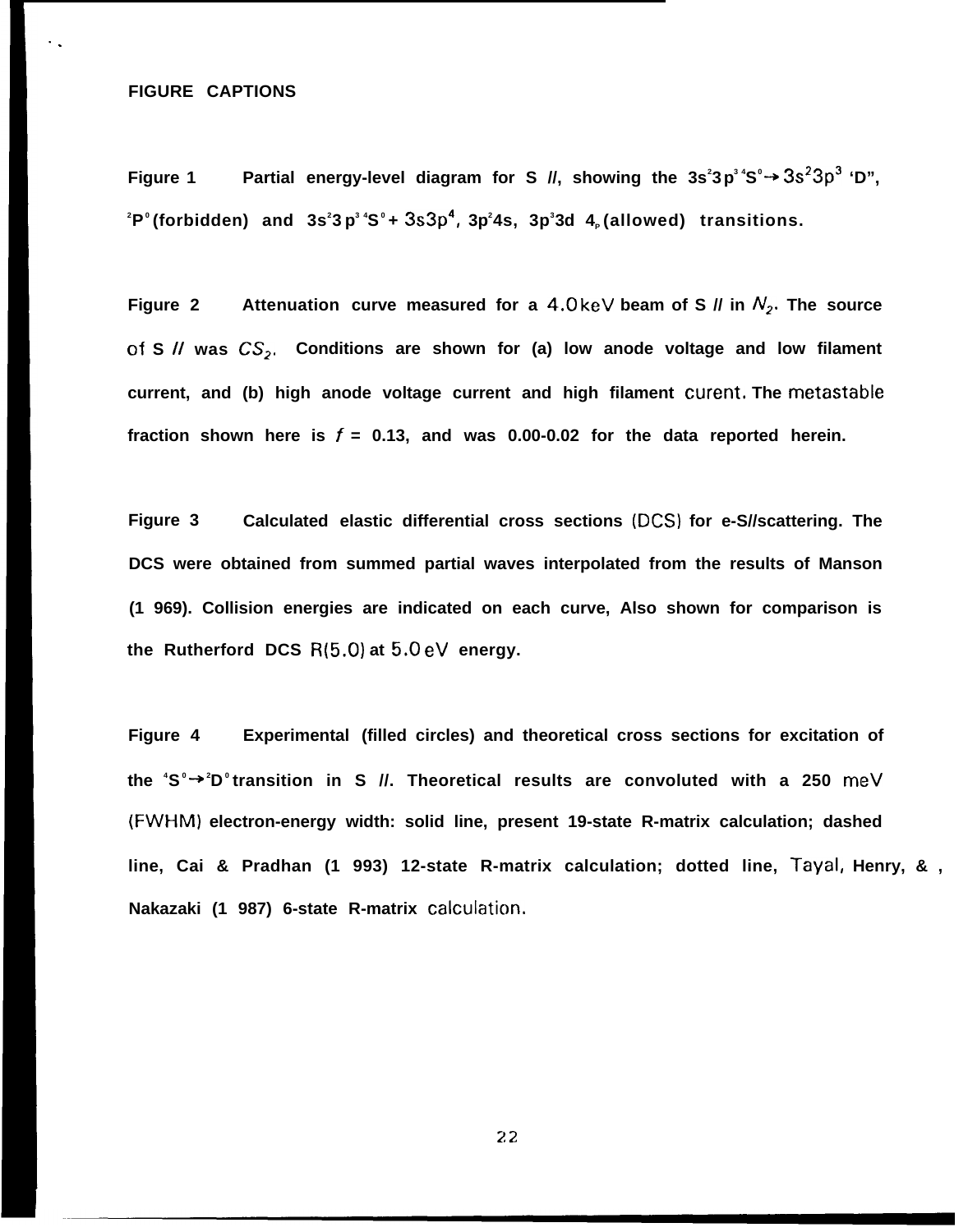**Figure 5 Experimental (filled circles) and theoretical cross sec. ions for excitation of the 4S0 + 2P" transition in S //. Theoretical results are convoluted with a 250** meV (FWHM) electron-energy width. Notation for the theories is the same as in Fig. 4.

**Figure 6 Experimental (filled circles) and theoretical cross sections for excitation of** the <sup>4</sup>S°+ 4<sub>P</sub> transition in S II. Theoretical results are convoluted with a **250** meV **(FWHM)** electron-energy width. Notation for the theories is the same as in **Fig. 4, except that the solid square represents the calculation of** Tayal, Henry, & Nakazaki (1 987).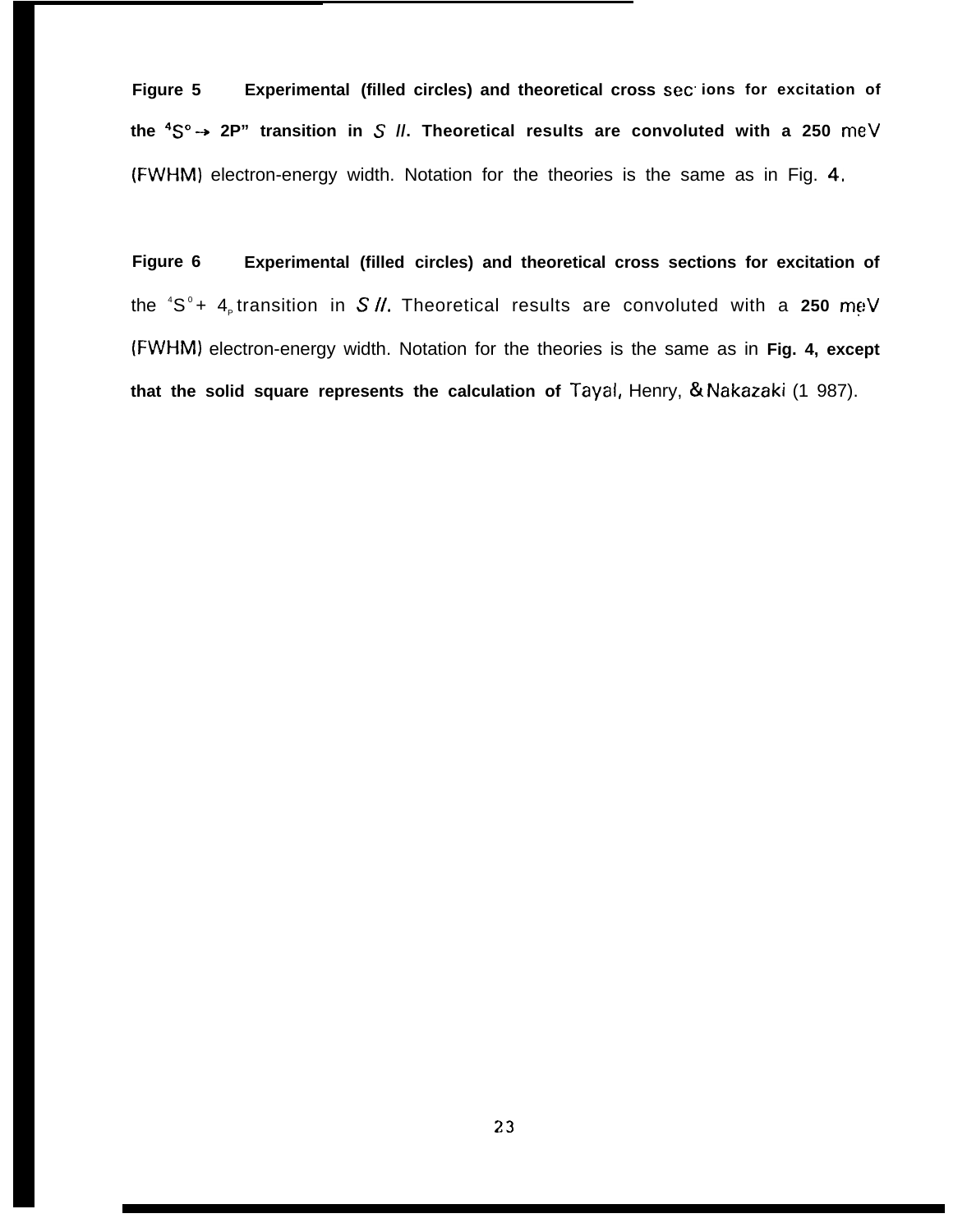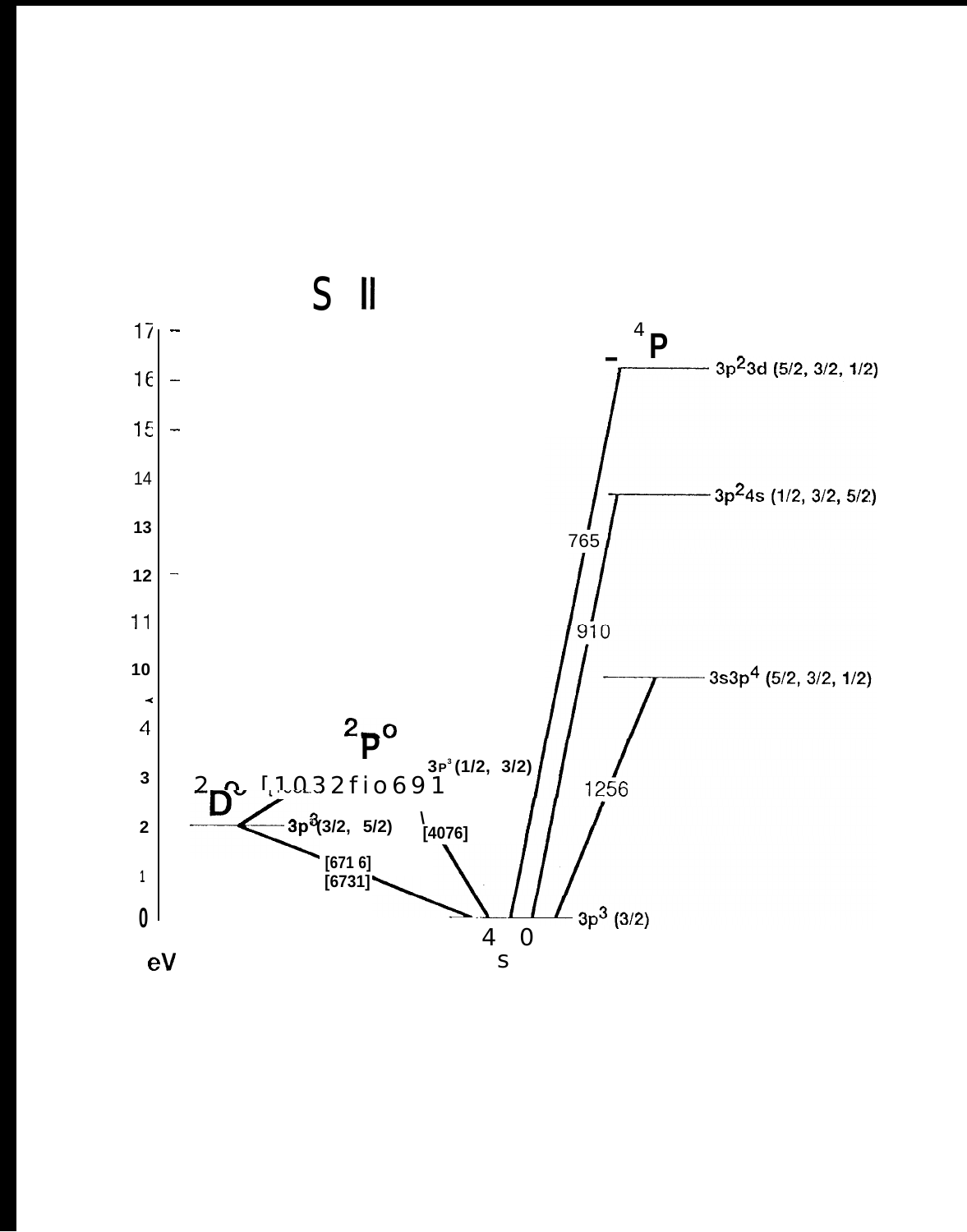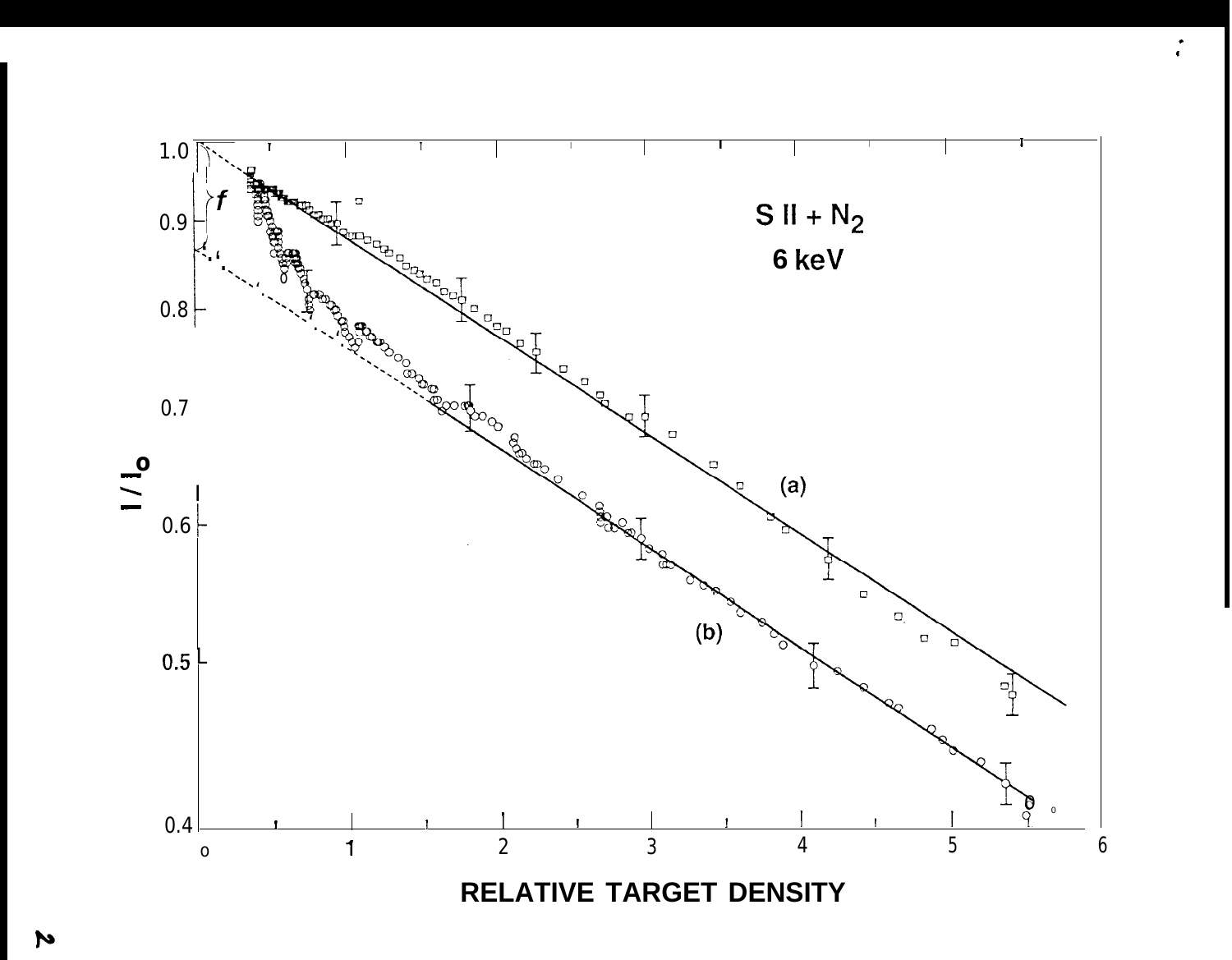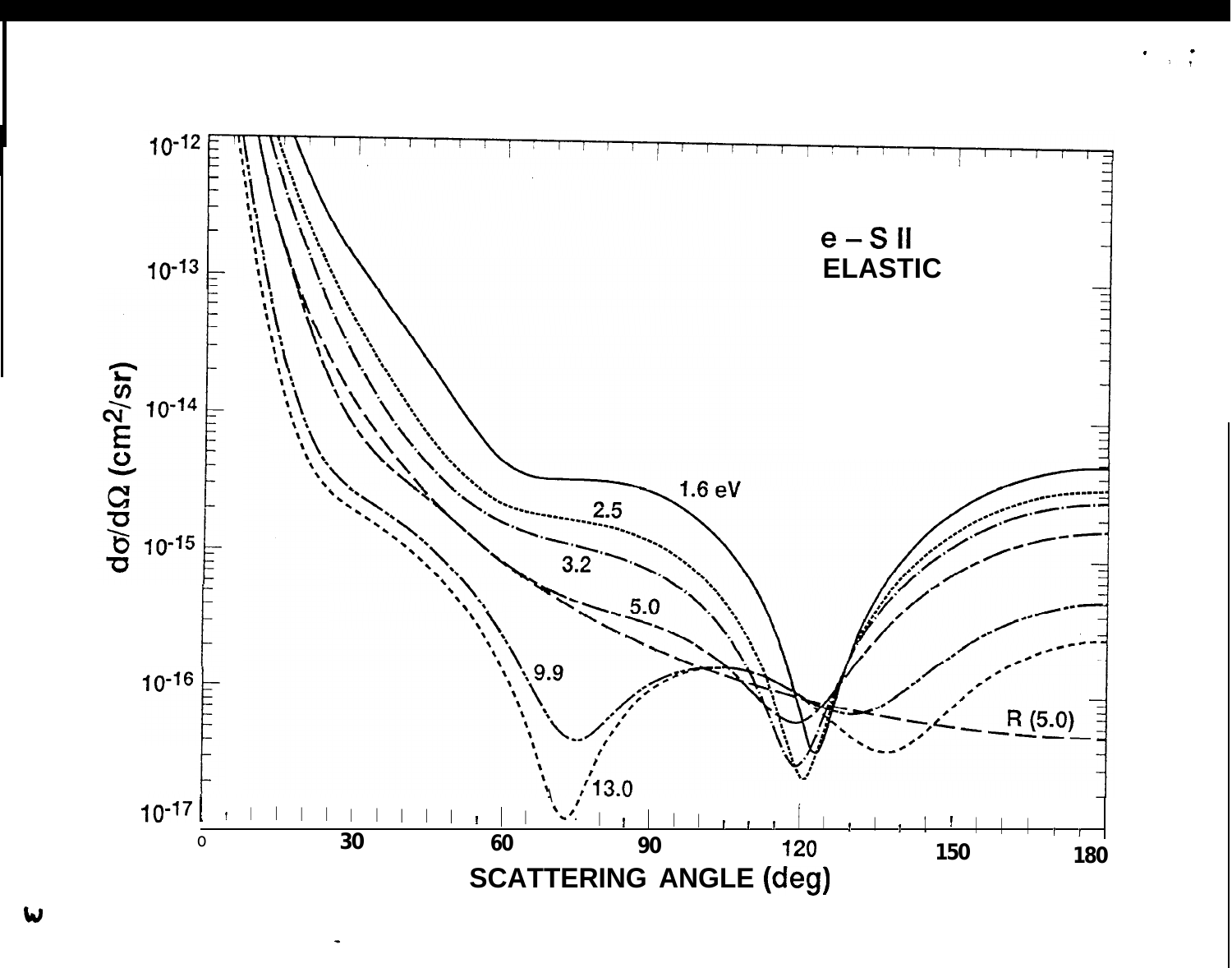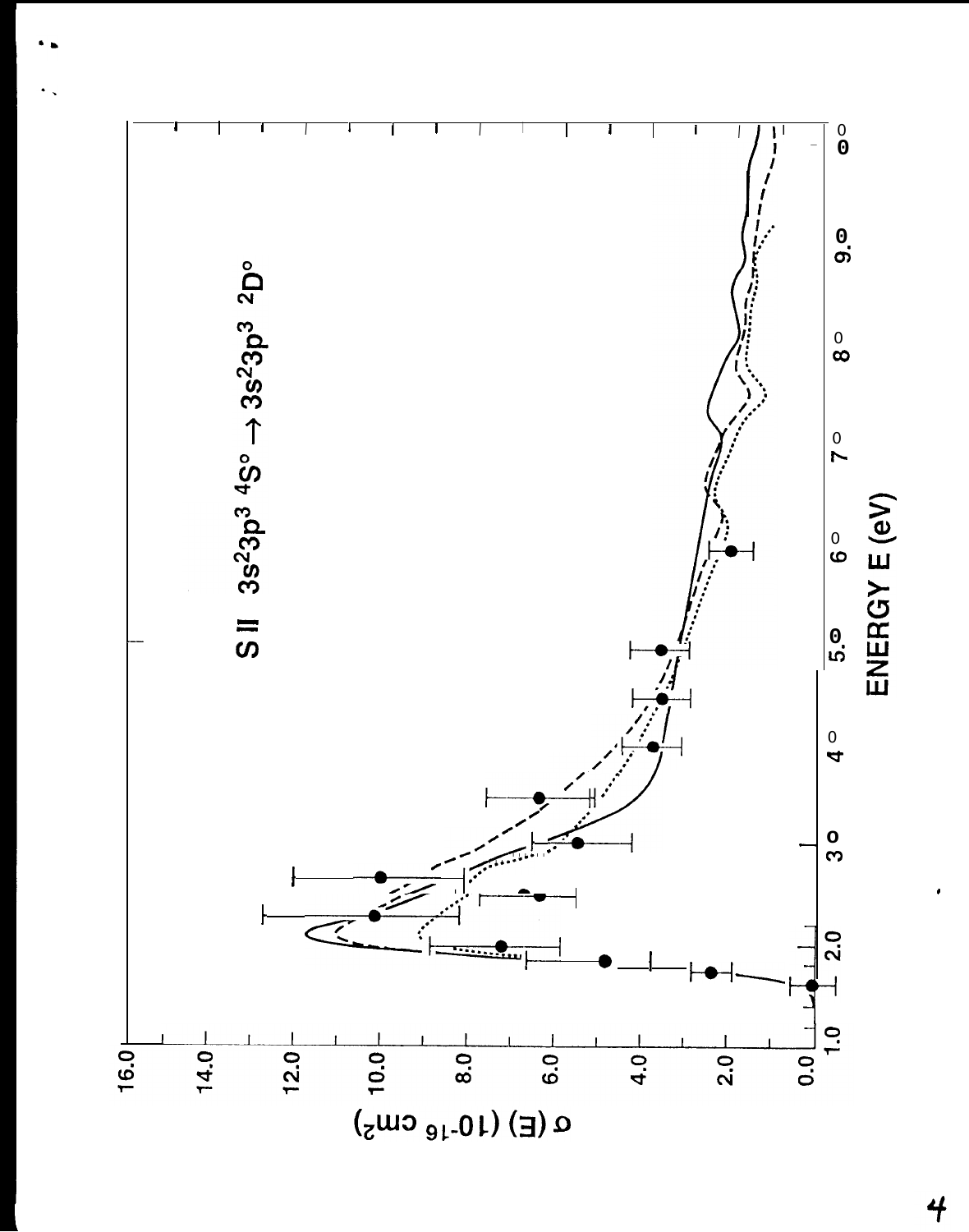



 $\lambda$ 

 $5.0$